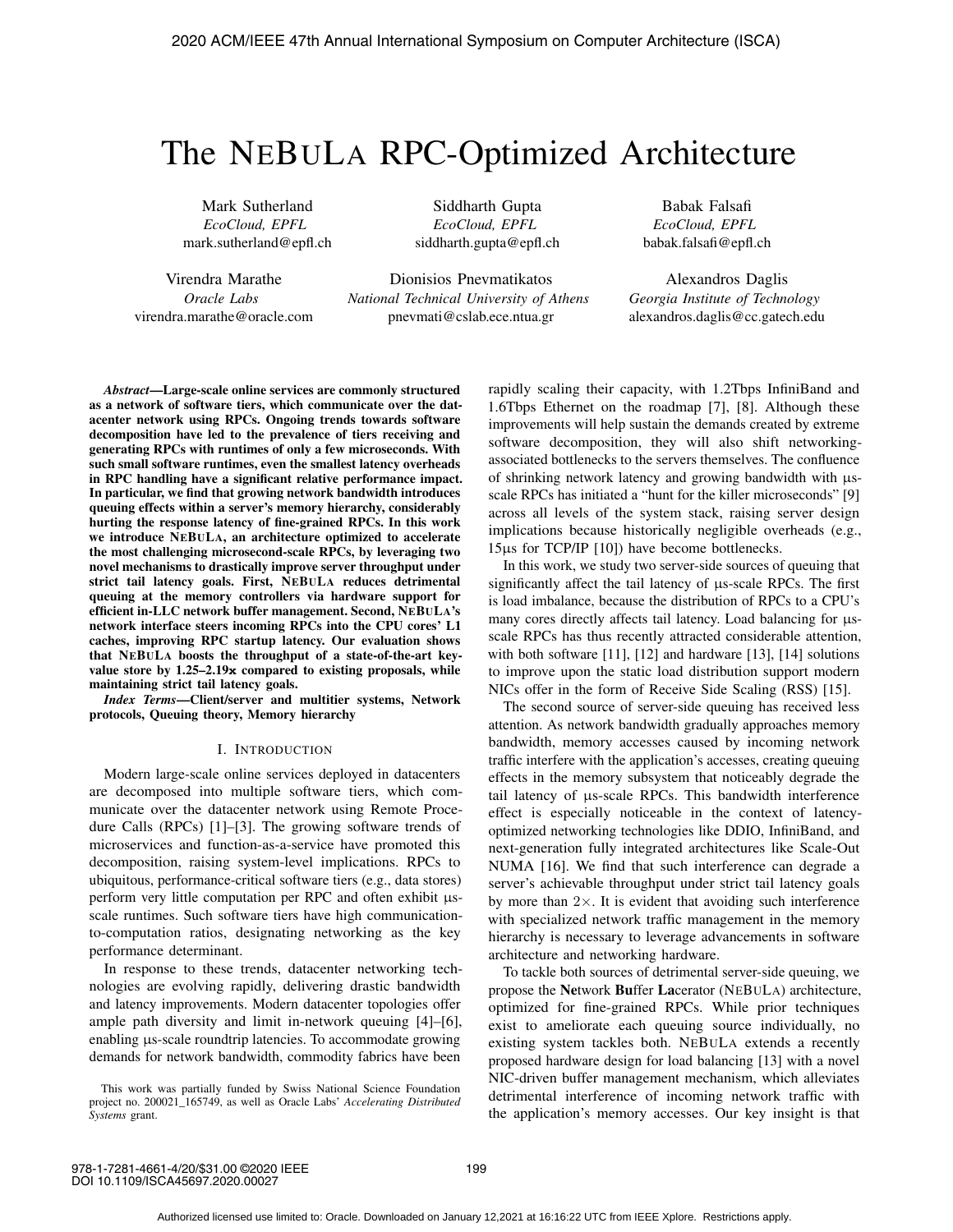network buffer provisioning should not be a function of the number of remote endpoints a server communicates with, but of an individual server's peak achievable RPC service rate. Consequently, network buffers that typically have footprints of many MBs, or even GBs, can be shrunk to 100s of KBs, delivering significant savings in precious DRAM resources, which drive the scale and cost of datacenters [17], [18]. More importantly, NEBULA leverages this observation to keep such small network buffers SRAM-resident via intelligent management, thus absorbing the adverse effects of bandwidth interference due to network traffic.

NEBULA's second new feature is NIC-to-core RPC steering. We introduce NIC extensions to monitor each core's queue of RPCs and directly steer the next queued RPC's payload into the correct core's L1 cache, just in time before the core picks it up for processing. Our design avoids L1 cache pollution—a key reason why network packet placement in DDIO-enabled NICs [19] has been restricted to the LLC—and accelerates RPC startup time, reducing overall response latency. Combined, NEBULA's two memory hierarchy management optimizations boost a key-value store's achieved throughput under tail latency constraints by  $1.25 - 2.19 \times$  compared to prior proposals.

In summary, our work makes the following contributions:

- We show that architects are currently faced with a dilemma: either building a system with memory bandwidth interference between the NIC and CPU cores, or with load imbalance between the cores. This dilemma is particularly pronounced when combining the immense bandwidth of future NICs with emerging μs-scale software layers.
- We address the aforementioned dilemma by proposing a co-design of the network protocol and NIC hardware that maximizes network buffer reuse in the server's LLC. We conduct a mathematical analysis that enables in-LLC buffer management by showing that strict application-level tail-latency goals can *only* be met by maintaining shallow queues of incoming RPCs, and that such queues are easily accommodated in the LLC.
- We advance the state-of-the-art in network packet placement by the NIC in the memory hierarchy. For the first time, we drive network packets all the way to L1 caches while avoiding cache pollution effects, improving the response latency of μs-scale RPCs.
- We present the first holistically optimized architecture for μs-scale RPCs, with integrated support for load balancing and network-aware memory hierarchy management.

The rest of the paper is structured as follows. §II highlights the impact of server-side queuing effects on the tail latency of μs-scale RPCs, arising from load imbalance and/or memory bandwidth interference due to incoming network traffic. §III quantifies these two effects with a queuing model. §IV and §V introduce NEBULA's design and implementation, respectively. We describe our methodology in §VI and evaluate NEBULA in §VII. We discuss NEBULA's broader applicability and prospects for datacenter adoption in §VIII, cover related work in §IX and conclude in §X.

## II. BACKGROUND AND CHALLENGES

# *A. Online Services and Latency-Sensitive RPCs*

Online services are deployed in datacenters to deliver highquality responses to a plethora of concurrent users, with response times small enough to deliver a highly interactive experience. Responding to each query with such low latency often requires datasets to be replicated across servers, and software to be decomposed into multiple tiers which communicate over the network to synthesize a response. Inter-server communication typically occurs in the form of RPCs: a user query triggers a sequence of RPC fan-outs, forming a tree of sub-queries that spans hundreds or thousands of servers [20]. That fan-out requires strict limits on the *tail* response latency of each service tier [21], commonly referred to as a Service Level Objective (SLO).

We focus on services generating μs-scale RPCs, because of their unique challenges and growing presence. While already widespread in the form of in-memory data stores, services with this profile are becoming increasingly omnipresent because of the trend toward microservice software architectures [1]–[3]. Fine-grained RPCs are particularly vulnerable to latency degradation, as otherwise negligible overheads become comparable to the RPC's actual service time. As the frequency of μs-scale RPCs in the datacenter increases, so does the importance of handling them efficiently.

## *B. Architectures for Low-Latency Networking*

As microservices imply a growth in communication-tocomputation ratio [1], the first necessary step to handle them efficiently is the use of highly optimized network protocols and operating system components. Recent datacenter networking advancements to address this challenge include user-level network stacks (e.g., DPDK [22]), hardware-assisted solutions (e.g., dataplanes [23], [24], Microsoft Catapult [25]), and even at-scale InfiniBand/RDMA deployments [26], whose hardwareterminated protocol drastically shrinks the overhead of network stack processing. The demand for lower latency motivates even more radical proposals to approach the fundamental lower bound of networking latency—propagation delay—via on-server integration of network fabric controllers. Such designs already exist in both academia (e.g., Scale-Out NUMA [16], the FAME-1 RISC-V RocketChip SoC [27]) and industry (e.g., Intel Omni-Path [28], Gen-Z [29]). We expect similar latencyoptimized solutions to find their way into datacenters soon, in response to the growing demands and latency-sensitive nature of online services.

With protocol and architectural optimizations to minimize the in-network component of each individual RPC, the next step is to address server-side inefficiencies. In this work, we identify two sources of queuing as primary obstacles for servers handling μs-scale RPCs. The first is the contention that rapidly growing network bandwidth can inflict on a server's memory channels. The second is load imbalance across a server's many cores. While there are existing techniques to address each challenge, no current solution addresses both.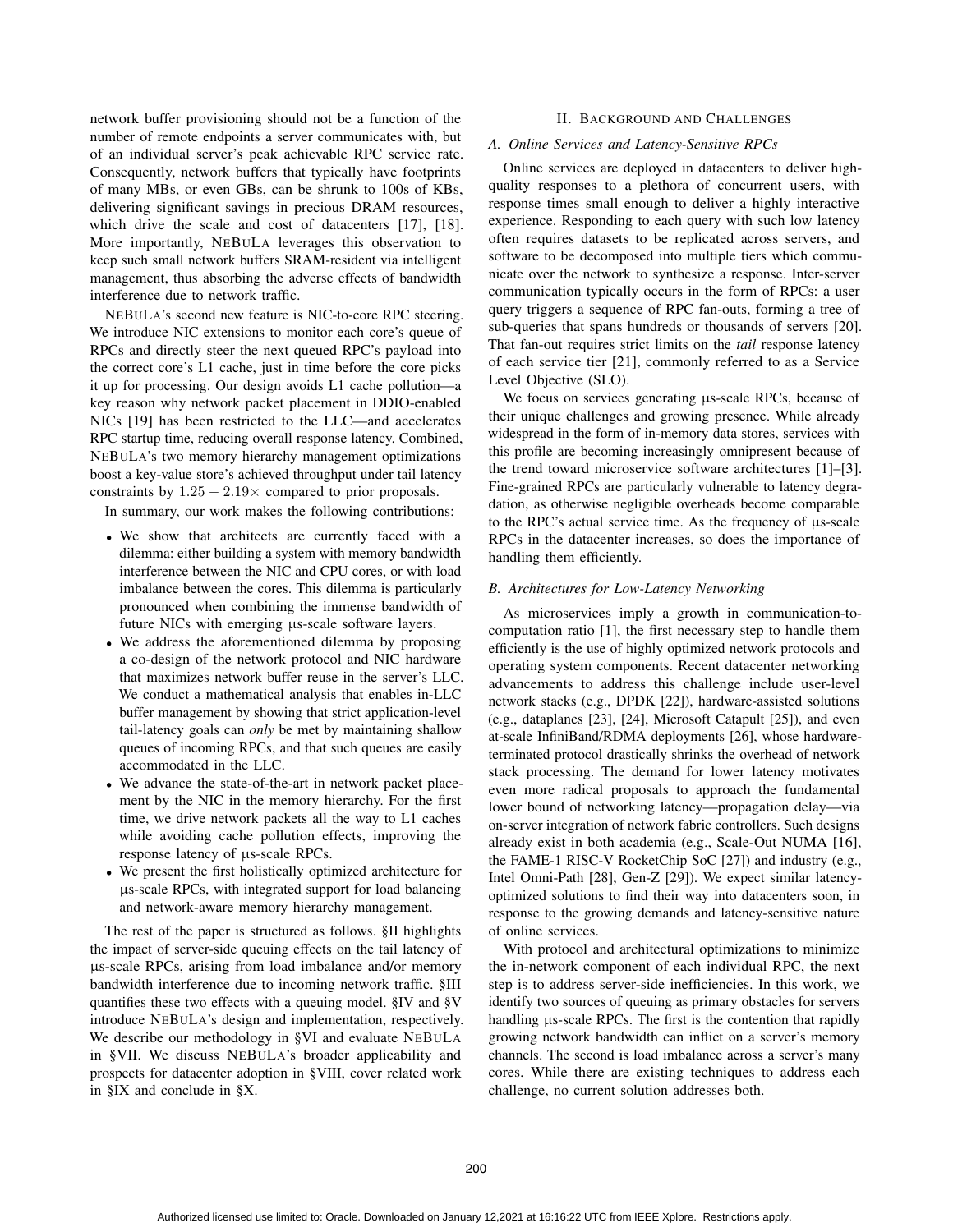#### *C. Memory Bandwidth Interference or Load Imbalance?*

The future of commodity network fabrics is one of tremendous bandwidth, with 1.2Tbps InfiniBand and 1.6Tbps Ethernet already on the roadmap [7], [8]. Such growth directly affects server design, as incoming network traffic becomes a non-trivial fraction of a server's available memory bandwidth. If the server is naively architected, network traffic will destructively interfere with the memory requests of the executing applications, causing queuing effects that noticeably degrade the tail latency of μsscale RPCs. Therefore, it is imperative for future servers to prevent such interference by handling network traffic within their SRAM caches, which have the requisite bandwidth to keep pace.

High-performance user-level network stacks complicate the task of in-cache network traffic management. To provide the latency benefits of zero-copy and synchronization-free message reception, network receive buffers are provisioned on a perendpoint basis (i.e., with dedicated buffers per connection), so that the server can receive a message from any communicating endpoint, anytime. Connection-oriented provisioning creates a fundamental scalability problem, wasting precious DRAM resources and raising performance implications for RPC libraries built on RDMA NICs [30]–[33]. Furthermore, multiclient interleaving of incoming requests results in unpredictable access patterns to network buffers, effectively eliminating the probability of finding these buffers in the server's LLC, thus causing increased DRAM bandwidth usage. We find that this second—often overlooked—effect can significantly hurt the latency of μs-scale RPCs.

Aiming to reduce the memory capacity waste of connectionoriented buffer provisioning, InfiniBand offers the Shared Receive Queue (SRQ) option to enable inter-endpoint buffer sharing [34]. SRQ's reduced buffer footprint can also implicitly ameliorate memory bandwidth interference due to increased LLC buffer residency. Another approach to prevent network buffers from overflowing into memory is to statically reduce the number of buffers available for allocation by the network stack, suggested in prior work such as ResQ [35]. Unfortunately, SRQ is vulnerable to load imbalance between the CPU cores, as it corresponds to a multi-queue system by design: clients must specify the queue pair (QP) each request is sent to, implying an a priori request-to-core mapping. The same multi-queue limitation is inherent to Receive-Side Scaling (RSS) [15] support, often used for inter-core load distribution [12], [23], [24]. Synchronization-free scaling of the ResQ approach for multicore servers similarly results in a multi-queue configuration vulnerable to load imbalance.

Prior work has demonstrated that the distribution of incoming μs-scale RPCs to a server's cores crucially impacts tail latency. Due to the fundamentally better tail latency provided by single-queue systems, many proposals have advocated for a single-queue approach in network switches [14], operating systems [11], [12] and NIC hardware [13]. For μs-scale RPCs, the overheads of software-based load balancing, or any synchronization at all, can be comparable to the RPC service



Fig. 1. Memory hierarchy associated with handling incoming RPCs, modeled by our queuing system.

time itself; the corresponding throughput loss motivates using hardware mechanisms for load balancing. RPCValet [13], a recently proposed NIC-driven mechanism for synchronizationfree, single-queue load balancing, improves throughput under SLO by up to  $1.4\times$  over a multi-queue system. However, RPCValet's network buffer provisioning is connection-oriented by design, and thus creates memory bandwidth interference. We now proceed to conduct a theoretical study of the effects of these two shortcomings, interference and imbalance, on RPC throughput under SLO.

## III. THEORETICAL STUDY: INTERFERENCE & IMBALANCE

To demonstrate the performance impacts of the previous quandary, we construct a first-order queuing model that captures the critical interactions between the network, cores, and memory. We assume a multi-core CPU and a NIC that places packets directly into the LLC, similar to DDIO [19]. Fig. 1 shows the modeled components of our queuing system and the interactions that occur during RPC handling:  $\bigcirc$  incoming traffic from the NIC placing RPCs into the memory hierarchy, 2 assignment of RPCs to cores, 3 demand traffic generated by the cores while servicing RPCs, and  $(4)$  writebacks of dirty blocks from the LLC to memory.

Load-balancing implications pertain to step  $(2)$ . We consider two hardware-assisted alternatives: multi-queue behavior like RSS/SRQ and single-queue behavior like RPCValet. In the former case, we optimistically assume uniform load distribution, which is the best-case performance for RSS/SRQ. We only consider the effect of the single- or multi-queue policy, without penalizing any system for implementation-specific overhead.

Memory bandwidth interference concerns relate to steps  $(1)$ ,  $(3)$  and  $(4)$ . When network receive buffers exceed the LLC in size, writing new packets requires fetching the buffers from DRAM into the LLC first  $(1)$ . The cores' memory requests also compete for memory bandwidth  $(3)$ . Write accesses from  $(1)$ and  $\circled{3}$  create dirty blocks in the LLC, consuming additional memory bandwidth when they are evicted from the LLC  $(4)$ .

We select parameters for Fig. 1's queuing system by reproducing the current best-performing server architecture for key-value serving: 60 CPU cores, 45MB of LLC, six DDR4 memory channels, and a 300Gbps NIC [36]. These parameters are also representative of modern servers such as Intel's Xeon Gold [37] and Qualcomm's Centriq [38]. We model a Poisson RPC arrival process, and assume RPCs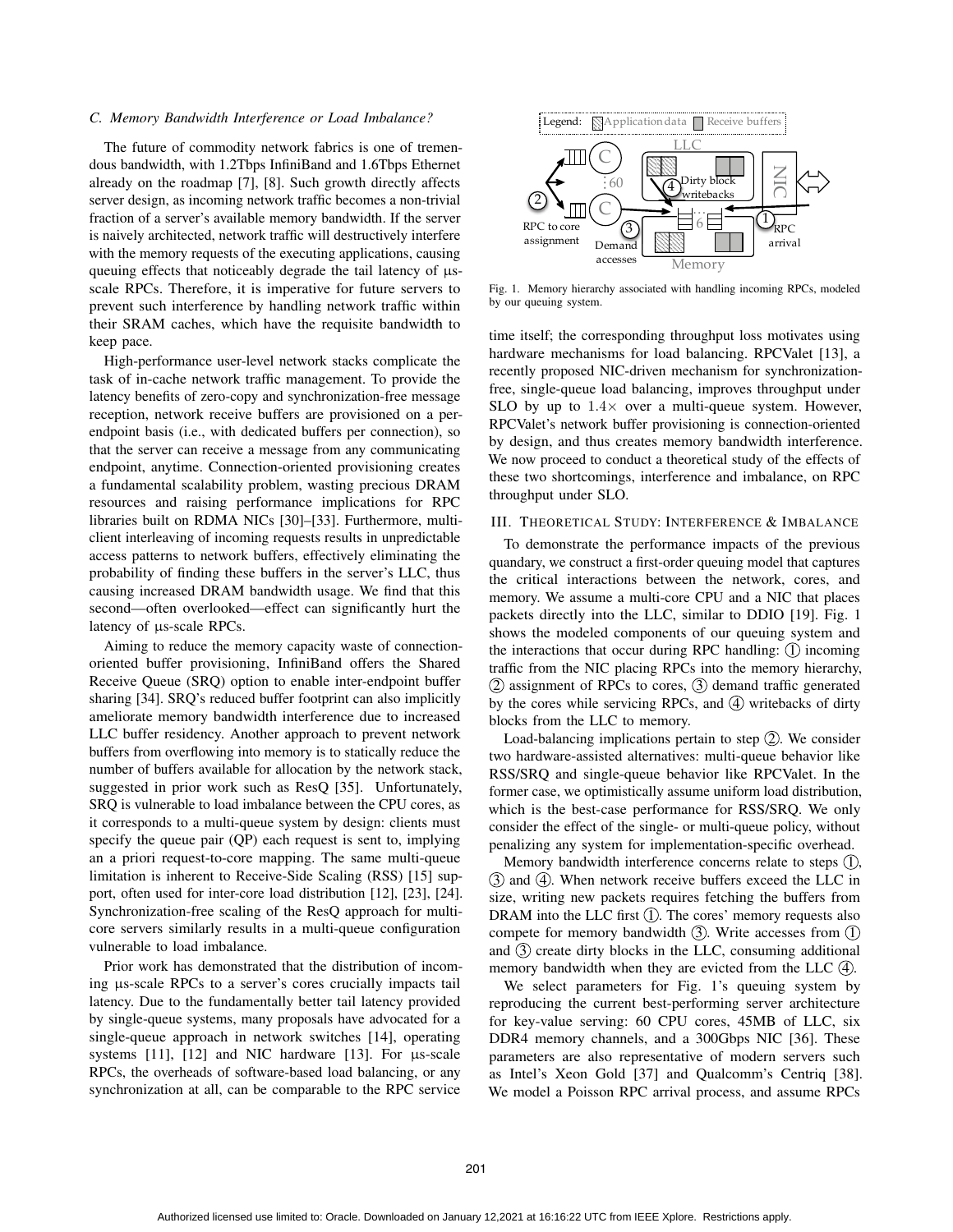modeled after MICA SETs [39], which perform a hash-index lookup (64B read) followed by a 512B value write and have an average service time  $\bar{S} = 630ns$ . Additional queuing model details are available in Appendix A.

We evaluate the following four queuing system configurations using discrete-event simulation:

- 1) *RSS.* A multi-queue system with uniform assignment of incoming RPCs to cores and 136MB of receive buffers (see §VI for sizing details). This configuration suffers from load imbalance and memory bandwidth interference.
- 2) *RPCValet.* Single-queue load balancing of RPCs to cores with equal receive buffer provisioning to RSS. Although RPCValet solves load imbalance, it still suffers from bandwidth interference.
- 3) *SRQ.* Like RSS, a multi-queue system with uniform distribution of incoming RPCs to cores, but assumes *ideal* buffer management, where all network buffers are reused in the LLC, eliminating bandwidth interference.
- 4) NEBULA. Combines the best traits of *RPCValet* and *SRQ*: single-queue load balancing and ideal buffer management. Note that both SRQ and NEBULA are hypothetical configurations we employ to demonstrate upper performance bounds of an idealized zero-overhead buffer management mechanism.

Fig. 2 shows the 99th% latency of the RPCs and the total memory bandwidth utilization of the modeled system, assuming an SLO of 6.5μs ( $\simeq 10 \times \overline{S}$ ). The systems with connection-<br>oriented buffer bloat (RSS and RPCValet) saturate early at oriented buffer bloat (RSS and RPCValet) saturate early at a load of 0.61, because they exhaust the server's memory bandwidth by generating <sup>127</sup>GB/s of traffic. Although RPC-Valet attains sub-μs 99th% latency until saturation—an order of magnitude lower than RSS at a load of 0.56—thanks to improved load balancing, it only supports 61% of the maximum possible load because of its memory bandwidth bottleneck.

SRQ scales beyond RSS and RPCValet, meeting the SLO up to a load of 0.76. SRQ outperforms RPCValet despite load imbalance because its network buffers are always reused in the LLC, thus eliminating all traffic from step  $(1)$  and writebacks of dirty network buffer blocks  $(4)$ . Effectively, network contention for memory bandwidth is removed from  $(3)$ 's path.

Despite SRQ's improved performance, it still leaves 24% of the server's maximum throughput unprocured, due to its inability to balance load across cores. SRQ's lost throughput would increase proportionally to RPC service time variance; our model only considers the narrow distributions observed in object stores. NEBULA combines the best of RPCValet and SRQ, attaining near-optimal 99th% latency up to a load of 0.97, only saturating when it becomes CPU bound. Even at maximum load, NEBULA only consumes ∼ 50% of the server's maximum memory bandwidth.

In conclusion, our model shows that RPC-optimized architectures must address both load balancing and memory bandwidth interference. Although load balancing has been extensively addressed in prior work from both architectural [13] and operating system [12], [14] perspectives, our models demonstrate that memory bandwidth contention is also a primary performance determinant. Next, we present the principles guiding our design



Fig. 2. Discrete-event simulation results, showing the impact of load imbalance and memory bandwidth interference on the tail latency of μs-scale RPCs.

to address memory bandwidth interference and attain the performance of Fig. 2's NEBULA configuration.

#### IV. NEBULA DESIGN

In this section, we describe the insights guiding our design for latency-critical software tiers using RPCs, that addresses the problem of memory bandwidth interference. We begin by describing the salient characteristics of our network protocol and server system baseline, proceed to set out the additions we propose for the NEBULA architecture, and finally demonstrate the underpinning mathematical insights.

## *A. Baseline Architecture and Network Stack*

Our baseline network stack features a hardware-terminated, user-level network protocol, with an on-chip integrated NIC [16], [40]. We choose this baseline because of its suitability for latency-critical software systems, and because systems featuring these characteristics are emerging in production datacenters (see §II-B). NEBULA's prerequisites from the underlying system are the following.

Prerequisite 1: RPC-oriented transport. Recent work advocates for RPC-oriented transports as a better fit than conventional bytestream transports in datacenters, as they enable improved flow control [41], latency-aware routing [6], and inter-server load balancing [14]. NEBULA requires an RPC transport because exposing the abstraction of an RPC in the transport layer enables the NIC to make decisions pertinent to the application-level unit that an RPC represents, rather than the limited view of packets as mere chunks of bytes.

Prerequisite 2: NIC-driven load balancing. NEBULA relies on a synchronization-free mechanism to load-balance RPCs between a server's many cores, for improved tail latency under SLO compared to statically partitioned RPC queues. In the presence of load imbalance, a server could begin violating the application's SLO due to increased application-layer queuing, hitting an earlier bottleneck than bandwidth interference, as shown by our analysis in §III. For the remainder of this paper, we adopt RPCValet [13] as our baseline architecture, which features an integrated NIC that delivers single-queue load balancing without incurring any software overheads.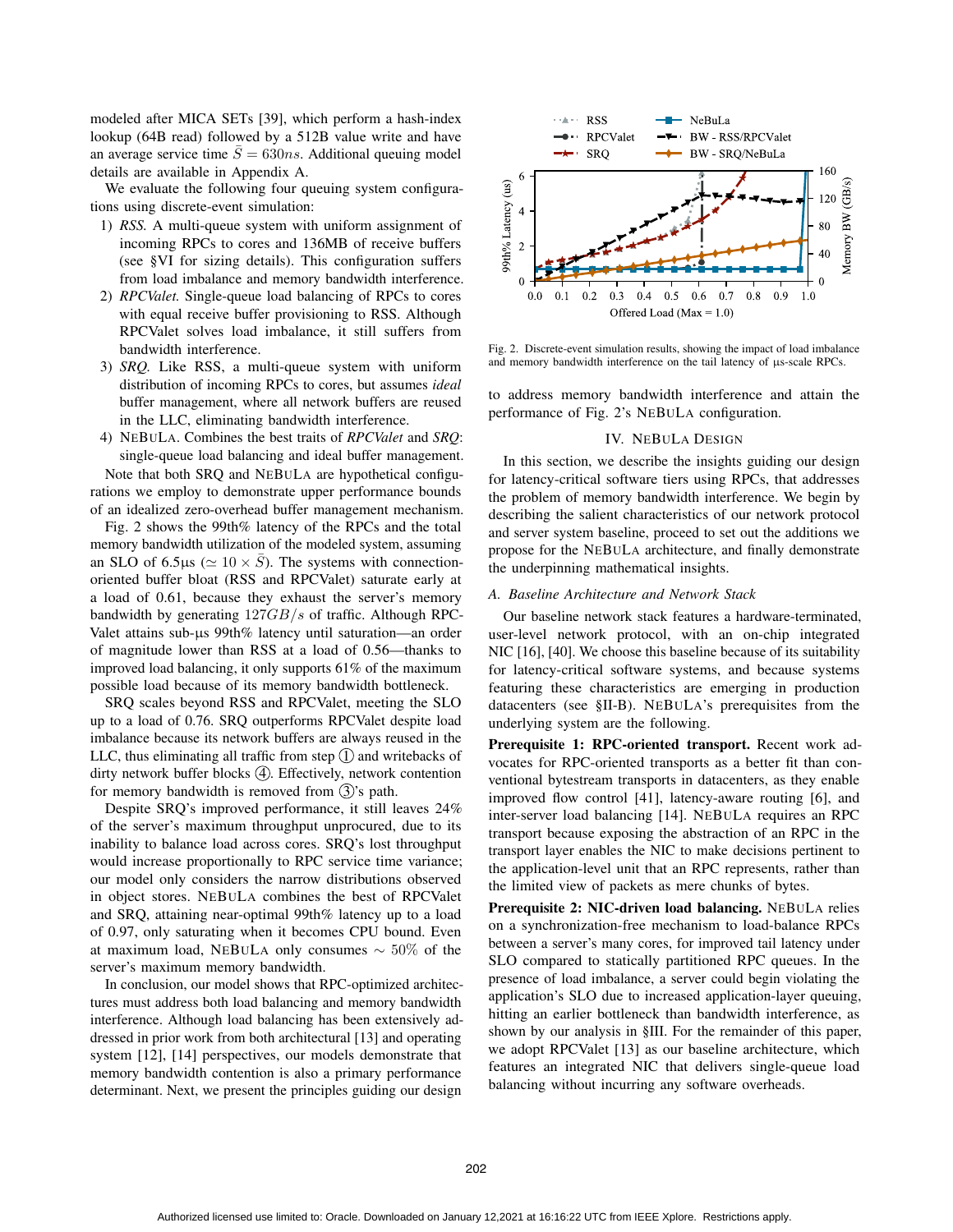## *B. Key Design Features*

In-LLC RPC buffer management. With RPC as the network's transport abstraction (Prerequisite 1), the NIC can expose and manage a single network endpoint used by all its *N* clients, instead of one endpoint per client, reducing the set of buffers for incoming RPC requests from *N* to one. Our analysis in §IV-C shows that for a stable latency-sensitive system, the active buffer size required can be conveniently accommodated in a modern server's LLC—this lies at the core of our contributions. NEBULA leverages this opportunity to implement an in-LLC buffer management mechanism at the NIC, eliminating the memory bandwidth implications demonstrated in §III.

SLO-aware protocol. NEBULA targets latency-sensitive online services with a strict tail-latency SLO; a response violating the SLO has limited value. We leverage this qualitative characteristic to relax hardware requirements. For example, under conditions of heavy server-side queuing (deep queues), newly arriving RPCs that would inevitably violate the SLO are eagerly NACKed, informing the client early about increased load conditions on the server. Bounding queue depths by taking SLO constraints into account is synergistic with the goal of maximizing the LLC residency of RPC buffers. NEBULA includes the necessary protocol extensions to support judicious NACKing to inform applications early of SLO violations. This policy is also synergistic with existing tail-tolerant software techniques, which eagerly retry [21] or reject [42] requests predicted to be delayed. NEBULA's fail-fast approach to SLO violation complements these techniques, which can replace predictions with timely feedback.

Efficient packet reassembly. A direct effect of moving from a connection- to an RPC-oriented transport (Prerequisite 1) is that packets belonging to various multi-packet RPCs are intermingled and must be properly demultiplexed into destination buffers in the correct order. Given our basic assumption of a hardware-terminated protocol, such demultiplexing and reassembly needs to be handled by the NIC hardware. Our baseline architecture featuring an on-chip integrated NIC exacerbates the RPC reassembly challenge in two ways. First, the on-chip resources that can be dedicated to the NIC's reassembly hardware are limited by tight power and area constraints, as well as by the use of existing interfaces to the server's memory system. Second, because architectures with integrated NICs often use small MTUs (e.g., 64B in Scale-Out NUMA [16]), the frequency of RPC fragmentation and reassembly is exceptionally high.

Although most RPCs in the datacenter are small, many are still larger than 64B [41], [43]. Prior work circumvented these reassembly challenges by allocating dedicated buffers for messaging per node pair [13], leading to the buffer bloat implications detailed in §II-C. As NEBULA drastically reduces buffering requirements and shares buffers between endpoints, we employ a protocol-hardware co-design to support efficient packet reassembly, even at futuristic network bandwidths.

NIC-to-core RPC steering. When handling μs-scale RPCs, small latency components, such as on-chip interactions involved in the delivery of an RPC to a core, matter. Directly steering an incoming RPC from the network to a core's L1 cache, rather than having the core read it from memory or the LLC, can noticeably accelerate the RPC's startup. However, such an action has to be *timely* and *accurate* to avoid adverse effects.

A key challenge of NIC-to-core RPC steering is that the NIC generally does not know a priori which core will handle a given incoming RPC, and inaccurate steering would be detrimental to performance. A second peril is potentially over-steering RPCs, as directly storing several incoming RPCs into a core's L1 cache could thrash it. DDIO avoids these complications by conservatively limiting network packet steering to a small fraction of the LLC [19] and not further up the cache hierarchy, leaving available opportunities for performance improvement.

Successful NIC-to-core RPC steering requires breaking RPC handling into two distinct steps: arrival and dispatch. The goal of the arrival step is payload placement in an LLC-resident queue, to mitigate memory bandwidth interference. The goal of the dispatch step is to transfer an RPC from the in-LLC queue to a core's L1 cache, right before that core starts processing the RPC. The dispatch decision is also an integral part of the load-balancing mechanism (Prerequisite 2); in the case of steering, the focus shifts from *which* core to dispatch to, to *when*. Therefore, we extend RPCValet's basic load balancing mechanism from simple RPC-to-core assignment to complete payload steering. We defer implementation details to §V.

## *C. Bounded Server-Side Queuing*

Our key insight motivating shallow SRAM-resident queues for incoming RPCs is that *SLO-violating RPCs typically spend most of their on-server time waiting in a deep queue*. Conversely, the on-server time of SLO-abiding RPCs is primarily spent on-core rather than waiting in a queue. Therefore, it is sufficient to allocate memory space for only enough RPCs whose queuing latencies will not correspond to SLO violation. Keeping these buffers SRAM-resident not only reduces the memory footprint, but also boosts performance in two ways. First, by lowering memory bandwidth demand, thus reducing queuing in the memory subsystem for application accesses. Second, by providing cores with faster access to the arrived RPC, thus reducing RPC startup time.

Setting a hard constraint on tail latency implies that the maximum amount of time an RPC can be queued at a server must also be bounded. A server's RPC response time is  $t_r =$  $t_q + t_s$ , where  $t_q$  and  $t_s$  represent the average RPC queuing and service time, respectively. Assuming an SLO of  $10 \times t_s$  as is common in the literature [12], [13] constrains queuing time to  $t_q \leq 9t_s$ . Simply put, to respect the SLO, a hypothetical server with a single processing unit must be operating at a load point where the 99th% of the distribution of the number of waiting RPCs is  $\leq 9$ .

We conduct a queuing analysis to generalize this observation and estimate the queuing capacity required for a server that is operating under an SLO-abiding load. We model a k-core server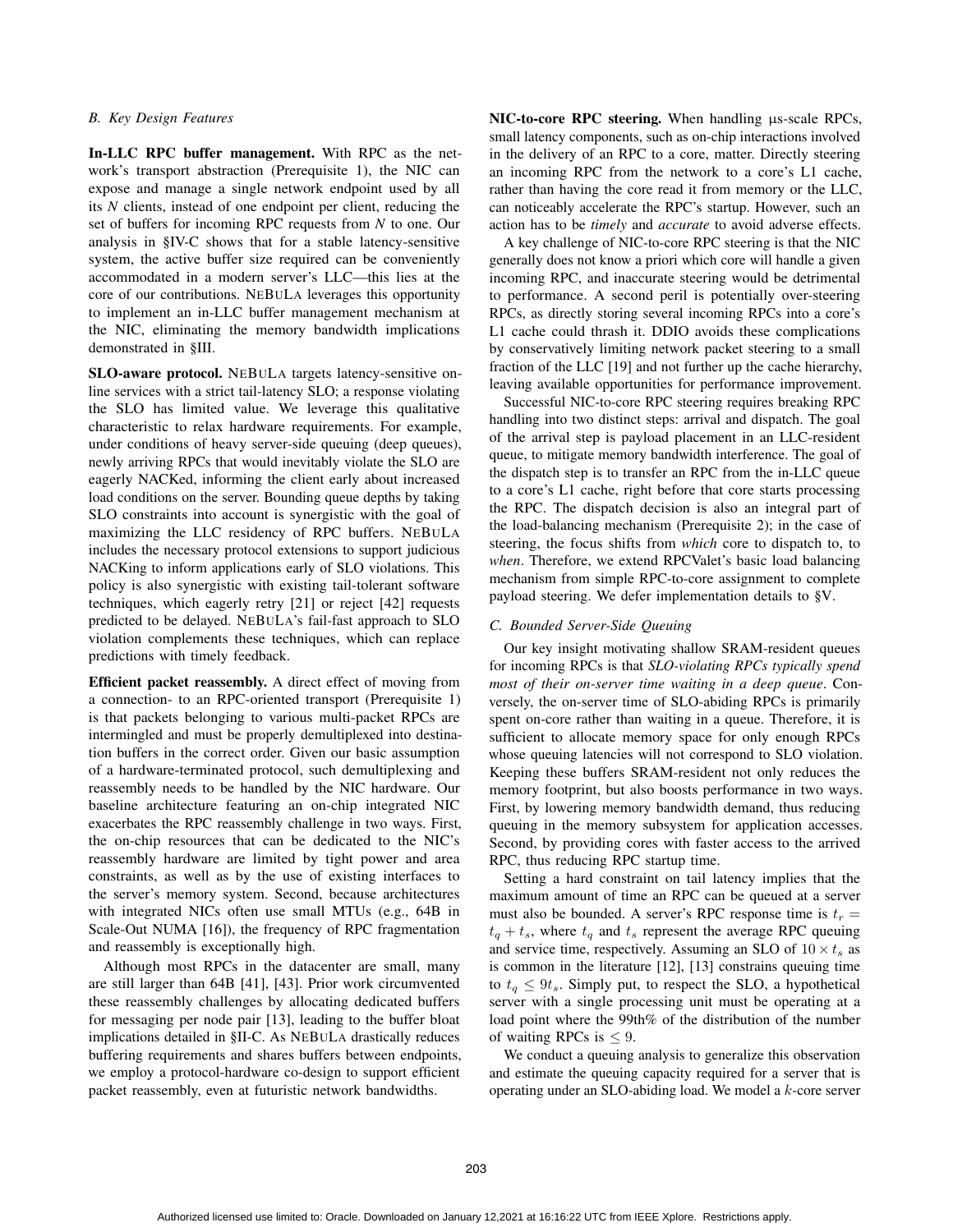TABLE I MEASURED LOAD AND QUEUE DEPTHS AT SLO, USING SYNTHETIC SERVICE TIME DISTRIBUTIONS.

| Distribution  | Max Load @ SLO | 99th% Q. Depth $@$ SLO |  |
|---------------|----------------|------------------------|--|
| Deterministic | 0.999          | 54                     |  |
| Exponential   | 0.995          | 319                    |  |
| Bimodal       | 0.940          | 410                    |  |

after an M/G/k queuing system, assuming Poisson arrivals and a general service time distribution. We are interested in the distribution  $N_q$  that represents the number of queued RPCs under a system load  $A = \frac{\lambda}{\mu}$ , where  $\lambda$  is the arrival rate of new requests, and  $\mu$  is the per-core service rate (stability condition:  $\lambda < k \times \mu$ ). The mean of the distribution,  $E[\hat{N}_q]$  is given by Eqn. 1 [44], where  $C_k(A)$  is the Erlang-C formula:

$$
E[\hat{N}_q] = C_k(A) \frac{A}{k - A} \tag{1}
$$

Although  $E[\hat{N}_q] \xrightarrow{A\to k} \infty$ , solving the equation for high system load results in  $E[\hat{N}_q]$  values closer to *k*. For example, for a 64-core CPU at an extreme load of  $A = 63$ ,  $E[N_q] = 54$ . Ideally, we would be able to analytically solve for the 99th% of the  $\hat{N}_q$  distribution. However, closed-form expressions for the various percentiles of  $N_q$  are not known. We therefore use §III's queuing simulator to collect statistics for  $\hat{N}_q$  using three service time distributions from ZygOS [12]:

- Deterministic:  $P[X = \overline{S}] = 1$ <br>• Exponential:  $P[X] = \lambda e^{-\lambda x}$
- Exponential:  $P[X] = \lambda e^{-\lambda x}$   $(\bar{S} = \frac{1}{\lambda})$
- Bimodal:  $P[X = \frac{\hat{S}}{2}] = 0.9, P[X = 5.5 \times \bar{S}] = 0.1$

Table I shows the maximum load meeting an SLO of  $10 \times \overline{S}$ and the 99th% of  $\tilde{N}_q$  at that load. The results corroborate the intuition that as the service time dispersion grows (e.g., for bimodal), the peak load under SLO drops and the 99th% queue depth increases. Additionally, the deterministic distribution's 99th% is equal to  $E[\hat{N}_q]$ , because there is no variability in the rate at which cores drain requests from the queue. This analysis shows that even at extremely high loads, the number of RPCs waiting in the queue is small enough to easily fit inside a server's existing SRAM resources. Provisioning for deeper queuing is effectively useless, because RPCs landing in queues deeper than the upper bound demonstrated by our analysis will violate the SLO anyway.

Provisioning a receive buffer of limited size on the server requires the transport protocol to signal a "failure to deliver" (NACK) if the request is dropped because of a full queue. It is up to the client to react to a NACK reception; for example, the request could be retried or sent to a different server, as proposed by Kogias et al. [45]. Exposing delivery failures to the client follows the end-to-end principle in systems design [46]: the client application is best equipped to handle such violations and should be informed immediately. Note that the client has to perform proactive load monitoring for SLO violations even if the transport protocol never rejects requests.

In summary, we show that meeting strict SLOs requires shallow server-side RPC queues. Thus, system designers can



Fig. 3. Overview of baseline and NEBULA architectures.

leverage this observation to provision small enough amounts of buffering that comfortably fit inside the on-chip caches of a modern server, eliminating the buffer memory footprint problem, as well as the latency implications because of memory bandwidth interference.

## V. NEBULA IMPLEMENTATION

We now describe our NEBULA implementation, based on the design features outlined in §IV. We first briefly introduce the baseline architecture's critical features, then detail NEBULA's protocol and NIC hardware extensions.

#### *A. Baseline Architecture*

We use Scale-Out NUMA (soNUMA) [16] as our baseline architecture. soNUMA combines a lean user-level, hardwareterminated protocol with on-chip NIC integration. The NIC leverages integration into its local CPU's coherence domain for rapid interactions with the cores. Applications schedule soN-UMA operations (e.g., send) using an RDMA-like memorymapped Queue Pair (QP) interface.

RPCValet [13] is a NIC extension for RPC load balancing and a key enabler for NEBULA's RPC-to-core steering mechanism. RPCValet balances incoming RPCs across the cores of a multi-core server in a single-queue, synchronizationfree fashion. Fig. 3a provides a high-level demonstration of its operation. RPCValet is based on soNUMA's  $NI<sub>split</sub>$  architecture [40], where the NIC comprises two discrete entities, a frontend (FE) and a backend (BE). The former handles the control plane (i.e., QP interactions) and is collocated per core; the latter handles the network packets and data transfers between the network and memory hierarchy and is located at the chip's edge.

When a new RPC arrives  $(1)$  the NIC BE writes its payload in the LLC, creates an RPC arrival notification  $2$ —which contains a pointer to the RPC's payload—and stores it in a dedicated queue. As soon as a core becomes available to process a new RPC, its corresponding NIC FE notifies the NIC BE  $(3)$ , which, in turn, dequeues the first entry from the arrival notification queue and writes it in the core's Completion Queue  $(CQ)$   $(\overline{4})$ . The core receives the RPC arrival notification by polling its CQ and follows the pointer in the notification message to read the RPC's payload from the LLC. This greedy load assignment policy corresponds to single-queue behavior.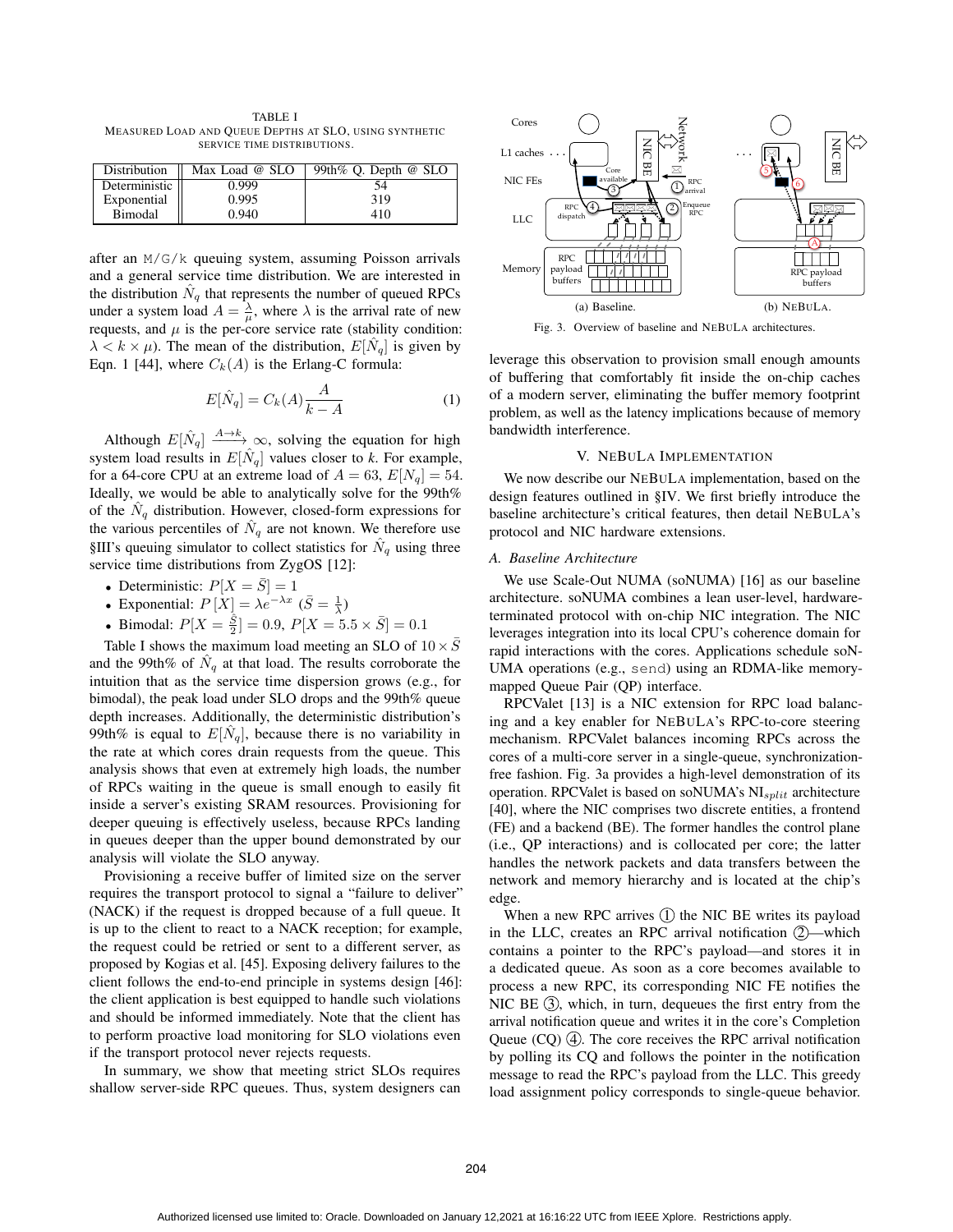```
while (true):
payload_ptr = wait_for_RPC(msg_domain)
//process the received RPC and build response...
free_buffer(buffer_ptr, buffer_size)
RPC_send(resp_buffer_ptr, buffer_size,
               target node, msg_domain)
```
#### Fig. 4. Pseudocode of an RPC-handling event loop.

Fig. 3b highlights in red NEBULA's key extensions over Fig. 3a's baseline architecture. The first feature, marked as  $(A)$  and detailed in §V-C and §V-D, is NEBULA's in-LLC network buffer management for reduced memory pressure. The second feature, NIC-to-core RPC steering, extends the baseline architecture's sequence of RPC arrival notification actions with payload dispatch, shown in steps  $\circled{5}$  6 and detailed in §V-E.

#### *B. RPC Protocol and Software Interface*

We implement an RPC layer on top of soNUMA's send operation, maintaining RPCValet's messaging interface [13]: all nodes of the same service join the same messaging domain, which includes the buffers and data structures defining where incoming RPCs are placed in memory. Every node participating in a messaging domain allocates a receive buffer in its memory to hold the payloads of incoming RPCs. We change RPCValet's underlying connection-oriented buffer management to achieve NEBULA's key goal of handling all traffic within the server's caches. In NEBULA's case, after the receive buffers are allocated and initialized by software, they are managed by the NIC. We first focus on the software interface and detail hardware modifications later in this section.

Fig. 4 demonstrates the three functions the NEBULA RPC interface exposes to applications within a sample RPC-handling event loop. A server thread waits for incoming RPCs using the wait\_for\_RPC function, which can be blocking or nonblocking. The NIC sends RPC arrivals to this thread via the thread's CQ that is associated with the incoming RPC's messaging domain. After completing the RPC, the application invokes the free\_buffer function to let the NIC reclaim the buffer. Finally, the application sends a response in the form of a new RPC, specifying the messaging domain, target node, and local memory location that contains the outgoing message. RPC\_send has a return value indicating whether the outgoing RPC was accepted by the remote end or not, which only clients use to check whether their requests are NACKed by the server. In a well-designed system, the server does not use the return value, as clients should always provision sufficient buffering for responses to their own outstanding requests.

soNUMA acknowledges all messages at the transport layer. NEBULA extends this mechanism with negative acknowledgements (NACKs), which are responses to send operations if the receiving end cannot accommodate the incoming RPC. In response to a NACK reception, the application layer receives an error code. The most appropriate reaction to an error code is application-specific, and can range from simple retry of the same send at a later time, to arbitrarily sophisticated policies.



Fig. 5. NIC RPC reassembly and buffer management.

#### *C. NIC Extension: Buffer Management*

NEBULA's NIC manages a receive buffer per established messaging domain. After the software sets up and registers these buffers with the NIC, the NIC must dynamically allocate them to incoming RPCs, and place incoming packets appropriately. The buffer manager's role is to reserve enough space in the receive buffers for each RPC, ensuring each core has zero-copy access to the buffer until the application explicitly permits the NIC to reclaim it after the RPC is serviced. As the allocator must operate at line rate, simplicity is paramount. The NIC therefore uses a chunk allocation algorithm that manages each receive buffer as an array of consecutive slots in host memory. In allocators of this style, performing a new allocation is as simple as returning the next available slot(s).

The buffer manager uses a bitvector built into the NIC, containing a bit for every cache-block-sized (64B) slot in the receive buffer. Bits corresponding to allocated slots are set to 1 (shaded in Fig. 5). Upon a new RPC arrival, the NIC advances the receive buffer's head pointer by  $[RPC\_size/64B]$  slots and sets the corresponding bits in the bitvector. In Fig. 5 step (1), the arrival of a new RPC with  $128B < size \le 192B$ would trigger the head pointer to advance three slots to new head. As this RPC has a size greater than one cache block and will thus arrive in more than one packet, it will also add an entry to the reassembler, described in §V-D.

Applications free slots by sending a free\_buffer message specifying a buffer address and length to the NIC (see §V-B), which resets the bitvector's corresponding bits (step  $(2)$ ). After each free\_buffer message, the buffer manager checks whether the tail pointer can advance, thus reclaiming receive buffer space. In Fig. 5's example, the tail cannot advance because the slot(s) immediately in front of tail are still allocated. If the head pointer reaches the tail pointer, the receive buffer is full and the NIC starts NACKing any new RPCs.

As receive slots are freed out of order by the applications, a naive implementation can suffer from internal fragmentation and thus excess NACKs in the case of a rare long-latency event (e.g., a core receives a hard IRQ while handling an RPC). Therefore, we implement a simple scrubbing policy to allow the buffer manager to scan through the bitvector and find the next free range; this operation is triggered when the head meets the tail pointer and is performed off the critical path of new allocation and freeing.

To size the receive buffer (and thus the bitvector), we rely on our analysis in §IV-C. We provision for  $10 \times E[N_q]$  queued RPCs, which conveniently covers the 99% depth of even the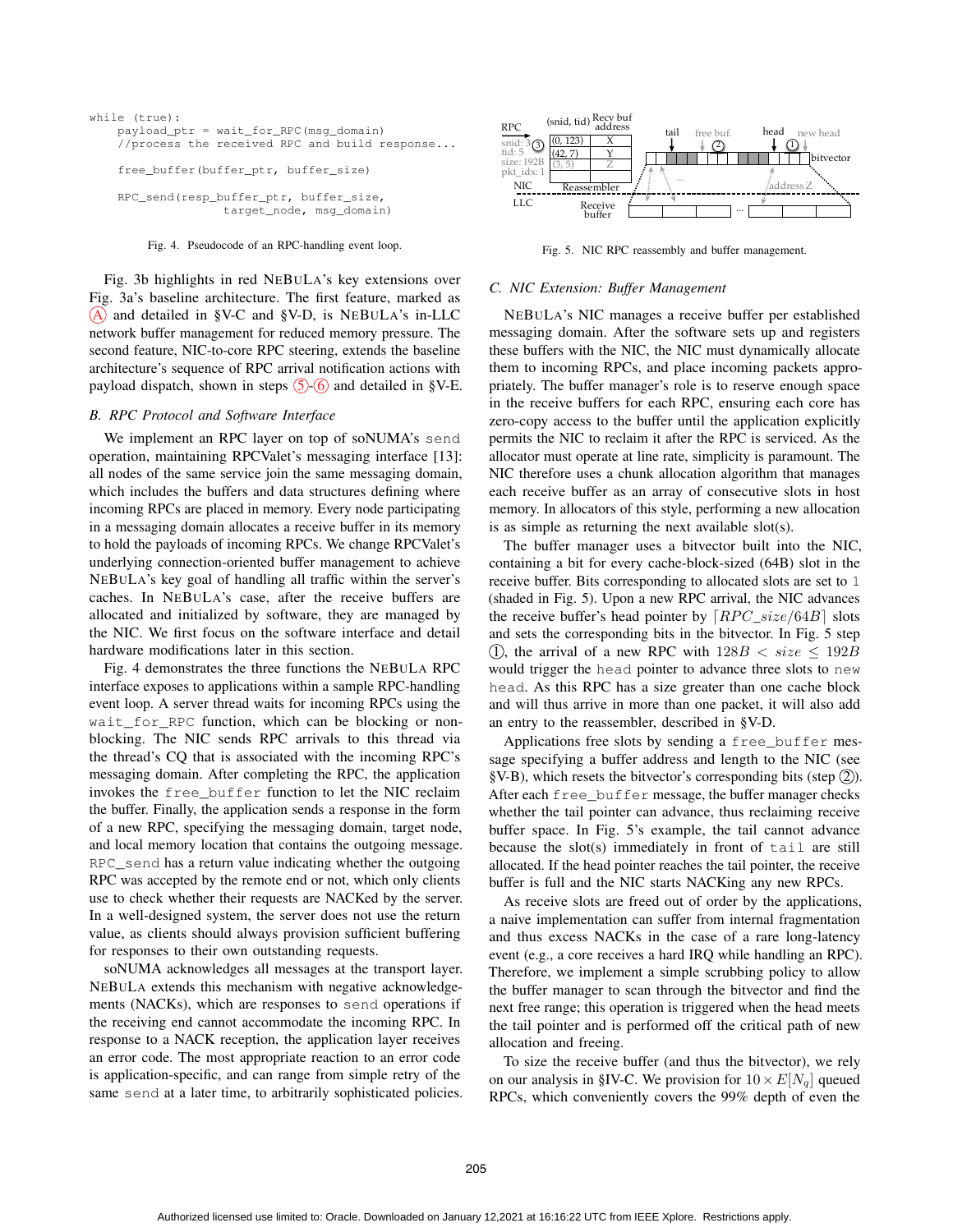bimodal distribution considered in Table I. Factoring the RPC size as well, we size the receive buffer at  $10 \times E[N_q] \times$ avg\_RPC\_size. As per §IV-C's example, assuming a 64-core server at load  $A = 63$  and an average RPC size of 1KB<sup>1</sup>, our provisioning results in a 540KB buffer. This choice results in a 1KB bitvector, a modest SRAM cost for a large server chip.

#### *D. NIC Extension: RPC Reassembly*

Incoming RPCs exceeding the network MTU in size are fragmented at the transport layer; thus, they must be reassembled before being handed to the application. In a hardwareterminated protocol, such reassembly has to be performed in the NIC's hardware. The specific challenges for designing such reassembly hardware for NEBULA are the baseline architecture's small MTU (64B) and the NIC being an on-chip component. The former implies high reassembly throughput requirements; the latter implies tight area and power budgets.

In many emerging transport protocols for RPCs, all the packets of the same message carry a unique identifier (tid) assigned by the originating node [13], [14], [41]. Thus, an incoming packet's combination of tid and source node id (snid) uniquely identifies the message the packet belongs to. The reassembly operation can be described as performing an exact match between the (snid, tid) pair found in each incoming packet's header, and an SRAM-resident "database" of all RPCs that are currently being reassembled. Returning to Fig. 5's example, assume that the second packet of the RPC which previously arrived in step  $(1)$  reaches the NIC in step  $(3)$ . The packet's header contains the pair  $(3, 5)$ , which is looked up in the reassembler and receive buffer address Z is returned. Being the second packet of this RPC ( $pkt_idx=1$ ), the NIC writes the payload to address  $Z+64$ .

The most common solution for exact matching at high throughput is to use CAMs [48], which are power-hungry due to the large number of wires that must be charged and discharged each cycle. Contrary to our initial expectation, deploying a CAM is a feasible solution. Just as NEBULA's design decision to bound the queue depth of incoming RPCs shrinks receive buffer provisioning requirements, it also sets an upper limit for the number of incoming RPCs that may be under reassembly. Consequently, NEBULA sets an upper size limit on the CAM required for RPC reassembly purposes. With §V-C's 64-core configuration as an example, we need a CAM with  $10 \times E[N_q] = 540$  entries. To model the hardware cost of NEBULA's CAM, we use CACTI 6.5 [49] and configure it with the following parameters: built-in ITRS-HP device projections, a 22nm process, and dynamic power optimization with the constraint of meeting a 2GHz cycle time (targeting a futuristic 1Tbps network endpoint—i.e., a packet arrival every  $\sim 0.5$ ns). With a reported dynamic power of 45.3mW, such a CAM is reasonably accommodated on chip.

## *E. NIC-to-Core RPC Steering*

RPCValet's mechanism to assign RPCs to cores involves metadata only: the NIC places a pointer to the buffer containing

TABLE II PARAMETERS USED FOR CYCLE-ACCURATE SIMULATION.

| Cores        | ARM Cortex-A57; 64-bit, 2GHz, OoO, TSO<br>3-wide dispatch/retirement, 128-entry ROB         |  |  |
|--------------|---------------------------------------------------------------------------------------------|--|--|
| L1 Caches    | 32KB 2-way L1d, 48KB 3-way L1i, 64B blocks<br>2 ports, 32 MSHRs, 3-cycle latency (tag+data) |  |  |
| LLC          | Shared block-interleaved NUCA, 16MB total<br>16-way, 1 bank/tile, 6-cycle latency           |  |  |
| Coherence    | Directory-based Non-Inclusive MESI                                                          |  |  |
| Memory       | 45ns latency, $2 \times 15.5$ GBps DDR4                                                     |  |  |
| Interconnect | 2D mesh, 16B links, 3 cycles/hop                                                            |  |  |

the next RPC's payload in the CQ of the thread that will service that RPC. NEBULA extends this mechanism to also trigger a dispatch of the RPC's payload to the target core's L1 cache. If this payload dispatch completes in a timely fashion, it reduces the RPC's execution time. The accuracy of such RPC payload prefetching is not probabilistic, as it is *based on prescience rather than prediction*: the hardware leverages the semantic information of an RPC arrival and assignment to a core to choreograph the cache hierarchy for faster RPC startup.

NEBULA's NIC-to-core steering mechanism is implemented as a sequence of additional steps after RPCValet's normal operation. First, we modify RPCValet's RPC arrival notifications (Fig. 3a,  $(2)$ ): in addition to the pointer to the RPC's payload, the notification also includes the payload's size. As soon as a new RPC is assigned to a core for processing (Fig. 3a,  $(4)$ ), its NIC FE reads the payload buffer's base address and size from the notification message and forwards them to the core's L1 cache controller as a prefetch hint (Fig. 3b,  $(5)$ ). The cache controller uses this information to prefetch the whole RPC payload before the core starts processing that RPC (Fig. 3b, 6 ). We discuss alternative mechanisms to prefetch hints for NIC-to-core RPC steering in §IX.

To guarantee timely RPC payload prefetches, we configure RPCValet to allow two RPCs instead of one to be queued at the NIC FE, thus giving the cache controller ample time to prefetch the second RPC's payload while the first one is being processed by the core. Such slight deviation from true single-queue RPC balancing corresponds to the JBSQ(2) policy proposed by Kogias et. al [14], and has been shown to preserve tail latency in an on-chip setting [13].

#### VI. METHODOLOGY

System organization. We simulate one ARMv8 server running Ubuntu Linux in full-system, cycle-level detail, by enhancing QEMU [50] with the timing models of the Flexus simulator [51]. Table II summarizes the simulation parameters. The server implements the  $NI_{split}$  soNUMA architecture [40] with LLC, DRAM, and NIC parameters following the state-of-the-art system tuned for in-memory key-value serving [36], which provisions 118GB/s of DRAM bandwidth, a 300Gbps NIC, and a 60MB LLC for 60 CPU cores. To make simulation practical, we scale the system down to a 16-core CPU, maintaining the same LLC size and DRAM bandwidth per core; thus, we provision 31GB/s of DRAM bandwidth and a 16MB LLC. Commensurately scaling the NIC bandwidth indicates

 $190\%$  of network packets within Facebook's datacenters are <1KB [47].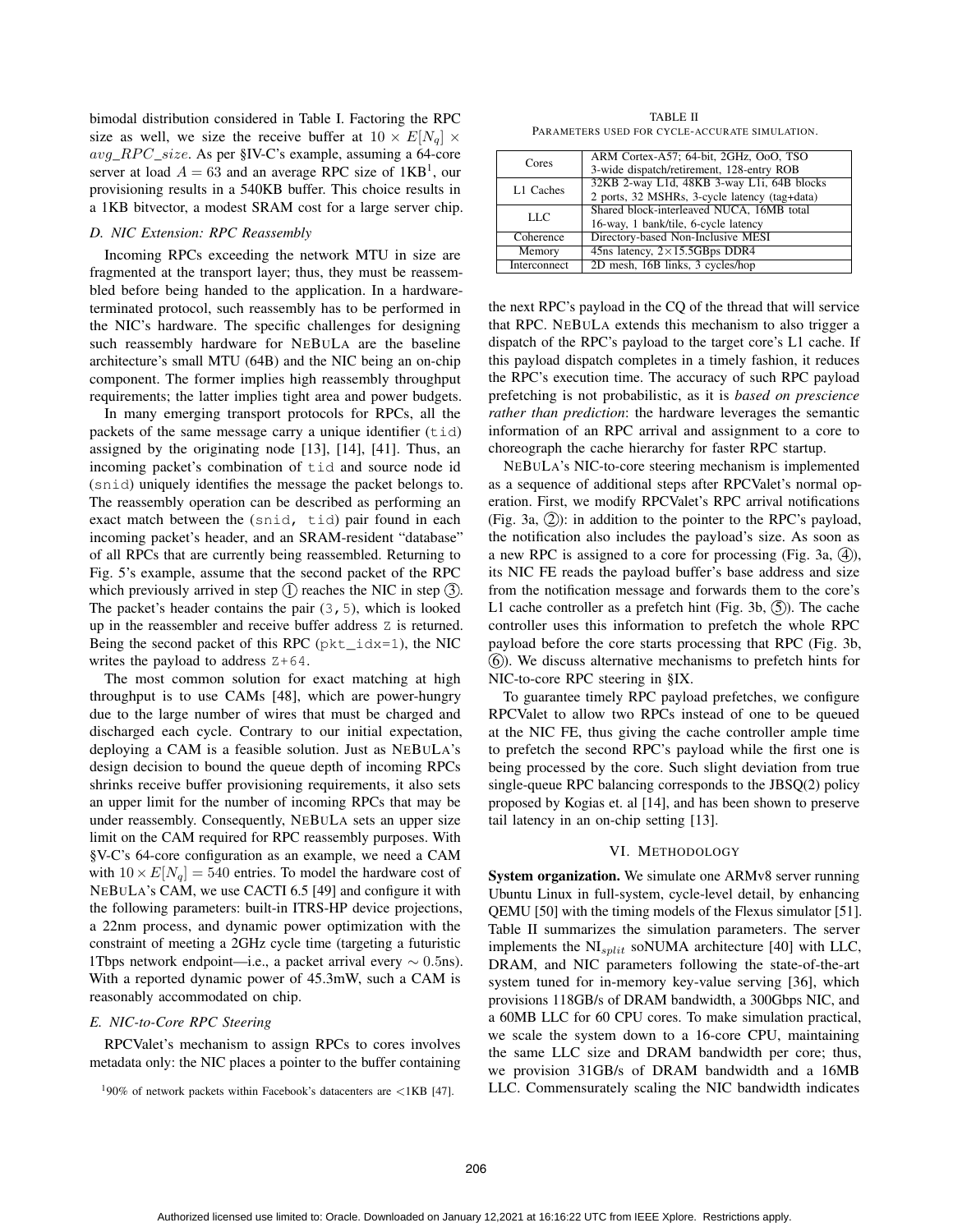

Fig. 6. Tail latency and bandwidth for all evaluated systems, using a 50/50 GET/SET query mixture.

provisioning an 80Gbps NIC. However, we found that under the most bandwidth-intensive workloads, NEBULA could saturate the full 80Gbps while still having ~15% idle CPU cycles; therefore, we increased NIC bandwidth to 120Gbps to permit NEBULA to reach the CPU cores' saturation point.

Application software. We use the MICA in-memory key-value store [39] with the following modifications: (i) we ported its networking layer to soNUMA, (ii) for compatibility reasons with our simulator, we ported the x86-optimized MICA to ARMv8. We deploy a 16-thread MICA instance with a 819MB dataset, comprising 1.6M 16B/512B key/value pairs. We use the default MICA hash bucket count (2M) and circular log size (4GB). Larger datasets would further reduce the LLC hit ratio, exacerbating the memory bandwidth interference problem that NEBULA alleviates.

We build a load generator into our simulator, which generates client requests at configurable rates, using a Poisson arrival process, uniform data access popularity, and the following GET/SET query mixtures: 0/100, 50/50, 95/5. Unless explicitly mentioned, results are based on the 50/50 query mix.

Evaluated configurations. We evaluate five different designs to dissect NEBULA's benefits:

- **RPCValet:** We use RPCValet [13] as a baseline architecture, which features NIC-driven single-queue load balancing, optimized for tail latency. RPCValet provisions its packet buffers in a static connection-oriented fashion, resulting in buffer bloat with high connection counts. Assuming a cluster size of 1024 servers, a maximum per-message size of 512B, and 256 outstanding messages per node pair, RPCValet's buffers consume 136MB, significantly exceeding the server's LLC size. This provisioning represents any connection-based system that allocates buffer space per endpoint, such as RDMA-optimized [31] and UDP-based RPC systems [33].
- RSS: A representative of the Receive Side Scaling (RSS) [15] mechanism available in modern NICs. Our implementation optimistically spreads requests to cores uniformly. Like RPCValet, RSS suffers from buffer bloat, and also suffers from load imbalance being a multi-queue system.
- NEBUL $A_{base}$ : This configuration retains RPCValet's loadbalancing capability and adds NEBULA's protocol and hardware extensions for space-efficient buffer management. Following our analysis in §IV-C,  $NEBULA_{base}$  allocates 81KB of buffering for incoming RPCs, corresponding to  $10 \times E[N_q] = 160$  slots of 512B each.
- $SRQ_{emu}$ : A proxy for InfiniBand's Shared Receive Queue (SRQ) mechanism, enabling buffer sharing among endpoints/cores to tackle the buffer bloat problem. We optimistically assume the same hardware-based buffer manager as  $NEBuLA<sub>base</sub>$  without any software overheads normally involved when the threads post free buffers to the SRQ. Unlike NEBULAbase, existing SRQ implementations do not feature hardware support for load balancing. Hence,  $S R Q_{emu}$  represents an RSS system without buffer bloat, or, equivalently, a NEBULAbase system without hardware support for single-queue load balancing.
- NEBULA: The full set of our proposed features, namely NEBULAbase plus NIC-to-core RPC steering.

Evaluation metrics. We evaluate NEBULA's benefits in terms of throughput under SLO. Our SLO is a 99th% latency target of  $10\times$  the average RPC service time [12]. All of our measurements are server-side: each RPC's latency measurement begins as soon it is received by the NIC, and ends the moment its buffers are freed by a core after completing the request. As NEBULA can NACK incoming RPCs under high load, we conservatively count NACKs as  $\infty$  latency measurements.

## VII. EVALUATION

## *A. Impact of Load Imbalance and Bandwidth Interference*

We start by evaluating §VI's first four designs to quantify the impacts of load imbalance and memory bandwidth interference. Fig. 6 shows 99th% latency and memory bandwidth as a function of load. Fig. 6b groups the series for RSS/RPCValet and  $SRQ_{emu}/NEBULA_{base}$  together, as they are effectively identical. RSS performs the worst, as it suffers from both load imbalance and bandwidth contention. Although RPCValet delivers <sup>2</sup>.6<sup>×</sup> lower 99th% latency than RSS at 10MRPS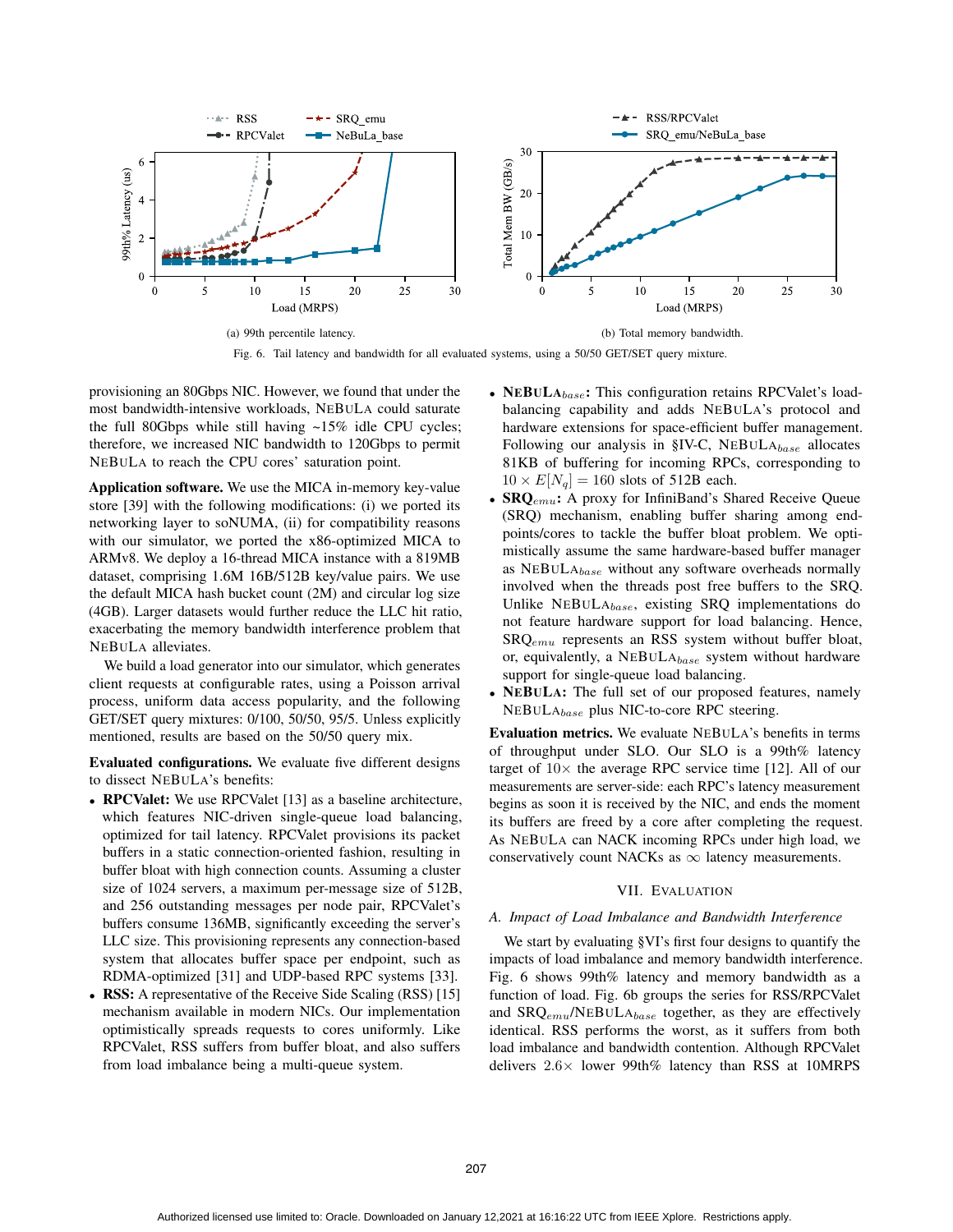| <b>GET/SET</b><br>Mix | <b>RPCValet</b><br><b>MRPS</b> | <b>RPCValet</b><br>BW@SLO | <b>NEBULA</b><br><b>MRPS</b> | <b>NEBULA</b><br>BW@SLO |
|-----------------------|--------------------------------|---------------------------|------------------------------|-------------------------|
| 0/100                 | 11.4                           | $24.5$ GB/s               | 26.7                         | $22.6$ GB/s             |
| 50/50                 | 11.4                           | $25.3$ GB/s               | 22.2                         | $21.1 \text{ GB/s}$     |
| 95/5                  | 11.4                           | $24.8$ GB/s               | 22.2                         | $20.9$ GB/s             |

TABLE III SENSITIVITY ANALYSIS FOR QUERY MIXTURE.

due to superior load balancing, both systems saturate beyond 11.4MRPS.

Fig. 6b sheds light on the source of the performance gap between  $SRQ_{emu}$  and the two systems suffering from buffer bloat. RSS and RPCValet utilize about 25.3GB/s of memory bandwidth at 11.4MRPS, greater than 80% of the server's maximum of 31GB/s. In contrast,  $SRQ_{emu}$  consumes less than 75% of that bandwidth at 20MRPS and therefore delivers  $1.75\times$ higher load than RSS/RPCValet, corroborating our claim that memory bandwidth contention can negatively impact latency.  $S R Q_{emu}$ 's performance, combined with the small difference between RPCValet and RSS, may seem to suggest that load balancing is unimportant. However, we demonstrate next that as soon as the bandwidth bottleneck is removed, load balancing has a major performance impact.

 $NEBULA_{base}$  is the only system of the four that avoids both destructive bandwidth contention and load imbalance, attaining a throughput under SLO of 22.2MRPS with a sub-2μs 99th% latency. We measured the mean zero-load service time of MICA RPCs using 512B payloads to be ∼630ns, which corresponds to a throughput bound of 25.3MRPS. Thus,  $NEBULA_{base}$  is within 12% of the theoretical maximum. Before saturation,  $NEBULA_{base}$ 's minimal 81KB of buffers are adequate and we observe no NACK generation, which concurs with our theoretical analysis suggesting that  $10 \times E[N_q]$  receive buffer slots suffice for a server operating under strict SLO. Beyond ∼22MRPS, the system quickly becomes unstable, server-side queues rapidly grow, and the number of NACKs escalates. We consider this to be a non-issue, because operating a server beyond its saturation point is not a realistic deployment scenario. Overall, NEBULA $_{base}$  outperforms SRQ<sub>emu</sub> by 1.2 $\times$  in terms of throughput under SLO and by  $2.2 \times$  in 99th% latency at a load of 16MRPS, due to improved load balancing.

#### *B. Sensitivity to Workload GET/SET Ratio and Item Size*

We now study the sensitivity of  $NEBULA_{base}$  and RPCValet to different workload behaviors by varying the GET/SET query mix. Table III reports the maximum throughput under SLO and the memory bandwidth consumption at peak throughput for each query mix we experimented with. We find that both systems are largely insensitive to query mixture, as RPCValet reaches the same saturation point for all three workloads, remaining bottlenecked by memory bandwidth contention in all cases. As the fraction of GETs increases, the NIC-generated bandwidth drops because GET payloads only carry a key, as compared to SETs that carry a 512B value. Despite less NIC-generated bandwidth, the cores' aggregate bandwidth commensurately rises, because they must copy 512B values



Fig. 7. Performance of RPCValet and NEBULA varying the MICA value size, using a 50/50 GET/SET query mix.

out of the data store into the message sent in response to the GET. Ultimately, memory bandwidth usage per query remains roughly constant.

In contrast, NEBULAbase experiences a 19% throughput increase for the 0/100 mix compared to 50/50, because the mean service time drops by 70ns. This improvement happens because of different data copy directions. For a SET, the core loads the incoming value from the NIC's small on-chip cache or the LLC (where the payload buffer resides after the NIC writes it), and then must write it to the DRAM-resident MICA log. As the payload buffer is already on-chip, the time that the core's LSQ is blocked on the payload's data is a single remote cache read. In contrast, GETs first must fetch the value from the MICA log, and write it to the response buffer; thus, GETs block the core for a longer period of time.

Next, we evaluate the impact of varying MICA's item size. Fig. 7 shows the maximum throughput under SLO, and memory bandwidth of RPCValet and NEBULAbase with 64B, 256B and 512B items. Items smaller than 64B (cache line size) result in the same memory bandwidth utilization as 64B items. As item size shrinks, RPCValet's throughput under SLO commensurately increases, reaching 16MRPS with 256B items and 26.7MRPS with 64B items: smaller items naturally result in less memory bandwidth generated from both the NIC and the CPU cores, alleviating memory bandwidth contention. For item sizes larger than 64B, RPCValet becomes bandwidth-bound, capping throughput under SLO at ∼ 21MRPS.

NEBULAbase's performance also improves with smaller items. Cores are less burdened with copying data to/from the MICA log, reducing the mean RPC service time by 9% and 19% with 256B and 64B items, respectively. The shorter service time results in a saturation point of 33.3MRPS with 64B items. This is  $1.16 \times$  higher than RPCValet even when bandwidth contention is not a factor, because  $NEBULA_{base}$ eliminates the costly step of write-allocating payloads into the LLC before an RPC can be dispatched to a core. Finally, we emphasize that  $NEBULA_{base}$  attains equal throughput under SLO as RPCValet, handling items  $4 \times$  larger (256B vs. 64B).

#### *C. NIC-to-Core Steering*

Finally, we evaluate NEBULA's NIC-to-core steering mechanism. Fig. 8 compares NEBULAbase (no prefetching), NEBULA (NIC-to-core steering enabled) and  $NEBULA<sub>SWPref</sub>$ , which is the same hardware configuration as  $NEBuLA_{base}$ , but contains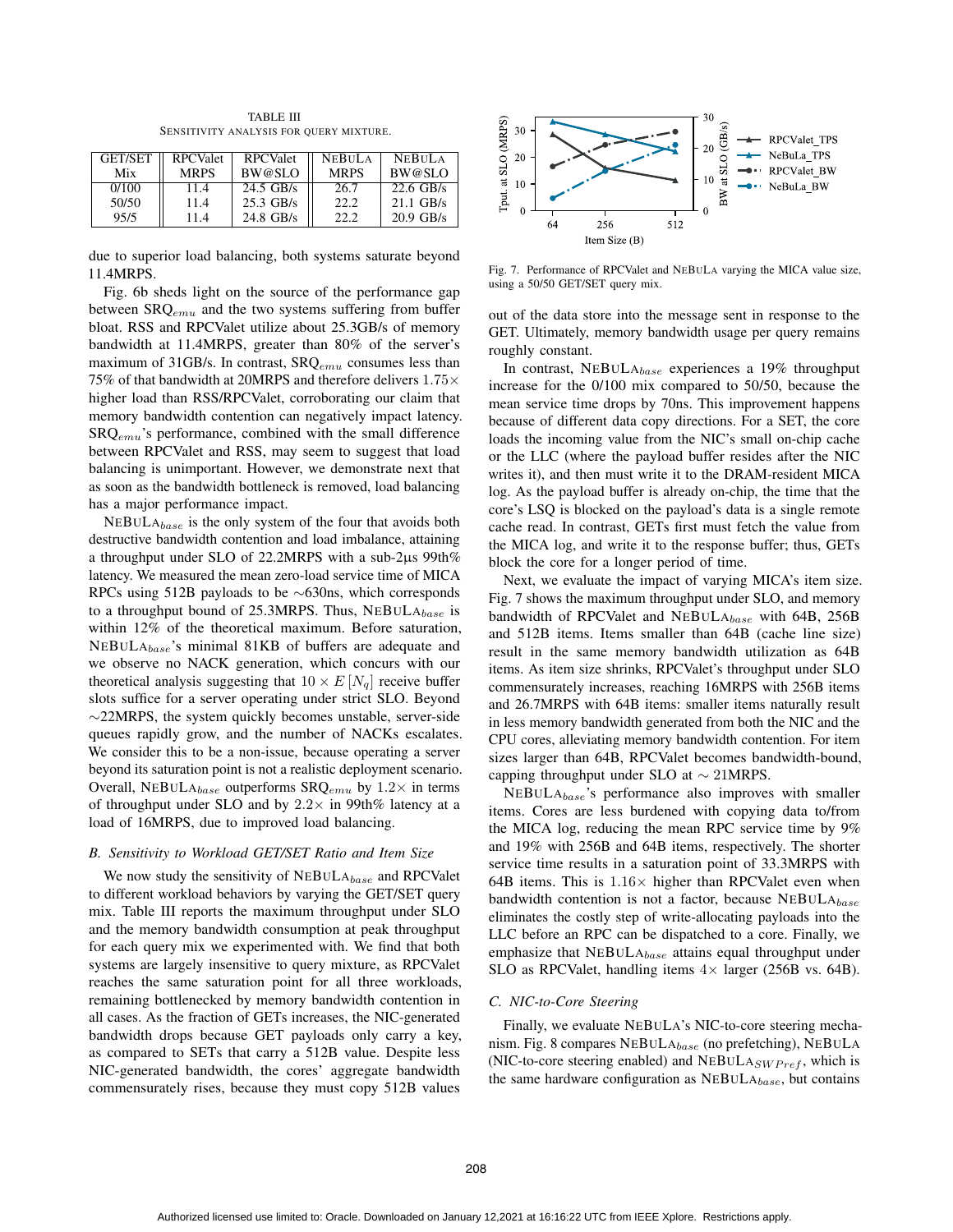a modification to the RPC handling loop (Fig. 4) to prefetch any future RPCs found waiting in the CQ. As the software prefetch overhead is on the critical path, we optimize the prefetch logic to scan a maximum of 8 slots (which fit in a single cache block) in the CQ to find an RPC, and set a prefetch degree of one. We measure the overhead of this code as 60ns.

Below 16MRPS, all configurations perform identically, because each core only has one RPC outstanding, and the software overhead to scan the CQ is small enough to complete before the next RPC arrival. Above 16MRPS, the software overhead begins to manifest itself, causing a 31% increase in 99th% latency compared to  $NEBULA_{base}$  at 22MRPS. As 60ns represents ∼ 10% of MICA's service time, we conclude that prefetching at such high loads requires hardware support to eliminate the overhead of determining prefetch addresses in software.

Our expectation is that NEBULA should trim ∼ 50 cycles (25ns) from each RPC's runtime, hiding the latency of fetching the remotely cached RPC payload that is needed to access MICA's hash index. This improvement should only show at the tail, because in the average case, the cores only have one RPC in their CQ without a next RPC to prefetch. Between 16 and 22MRPS, NEBULA improves the 99th% latency by 64ns, i.e., a 10% reduction in RPC service time. We attribute the roughly  $2 \times$  difference with our expectation to the increased cache subsystem latencies in the loaded system. Therefore, the benefit of removing the longer wait for the RPC's payload from the critical path via timely prefetching increases. As a result, NEBULA outperforms  $NEBULA_{base}$  by 3MRPS. At high load, the fraction of RPCs dispatched to a core with CQ depth  $>= 1$  grows to 75%, making NEBULA's 10% service time reduction the common case.

We also repeated the same experiment with 64B payloads, which have reduced on-core service times of 510ns. NEBULA<sub>SW Pref</sub>'s overhead grows to  $> 10\%$  of the service time, and therefore NEBULA delivers  $3 \times$  lower 99th% latency at 22.2MRPS. NEBULA delivers the same 3MRPS throughput benefit for both 64B and 512B payloads.

Employing all of its features, NEBULA improves throughput under SLO over current multi-queue (SRQ) and single-queue (RPCValet) systems by  $1.25 \times$  and  $2.19 \times$  respectively. With both 512B and 64B RPCs, NEBULA saturates at maximum CPU throughput, and does not leave significant performance improvement headroom.

## VIII. DISCUSSION

Deployments benefitting from NEBULA. Datacenter services are increasingly adopting a microservices architecture, where the overall functionality is broken down into modular components and a single user request reaches across hundreds or thousands of servers [20]. As the number of layers comprising these services grows, so does the importance of minimizing the latency of each inter-layer RPC-based interaction—a typical case of the "tail at scale" effect [21]. The more pervasive such decomposition is across datacenter-deployed services, the broader NEBULA's applicability. We evaluate a Key-Value



Fig. 8. Comparison of NEBULA prefetching policies. MICA uses 512B values and a 50/50 GET/SET query mix.

Store (KVS) as a representative of μs-scale software, because it is an extensively optimized application that is used by virtually every service and is well-known to exhibit μs-scale service times [12], [13], [33].

In general, for an application to benefit from NEBULA, it must have at least one of the following characteristics in addition to strict tail-latency constraints: (i) intensive network traffic, which, when combined with application memory bandwidth usage, approaches the system's total memory bandwidth; or (ii) μs-scale on-core service times. For the former, NEBULA removes bandwidth interference effects inflicted by system scale, by limiting the number of RPCs queued on the server and ensuring in-cache network packet residency. For the latter, NEBULA converts 80–100ns per-packet DRAM accesses into L1 cache hits, which our evaluation shows boosts throughput under SLO by more than 10% for sub-μs RPCs on a 16-core server. As examples, we identify two other applications that exhibit these characteristics and also form important building blocks of datacenter services.

State machine replication (SMR) provides fault-tolerance by electing a *leader* server to replicate incoming RPCs across N *followers*, which are often themselves KVS. SMR leaders meet both criteria for benefitting from NEBULA. With service times of ~1μs [33], they benefit from NEBULA's NIC-to-core steering. Furthermore, because they replicate incoming RPCs in a  $1: N$  fashion, their network packet buffers may spill into DRAM, creating memory bandwidth interference, and would therefore benefit from NEBULA's in-cache buffer management.

Network function virtualization (NFV) workloads execute user-defined packet processing operations inside a software switch (e.g., OpenVSwitch). NFV operations exhibit 300ns–5μs service times and LLC-resident datasets [35], [52]; therefore, NFV would benefit from NEBULA's NIC-to-core steering.

Finally, NEBULA can benefit co-located application deployments. When a latency-critical application is co-located with one that is LLC- and/or memory bandwidth-intensive, NEBULA will constrain the LLC space taken up by the latency-critical application's packet buffers, improving its LLC hit ratio on network packets, while indirectly also benefitting the bandwidthintensive workload by limiting LLC interference.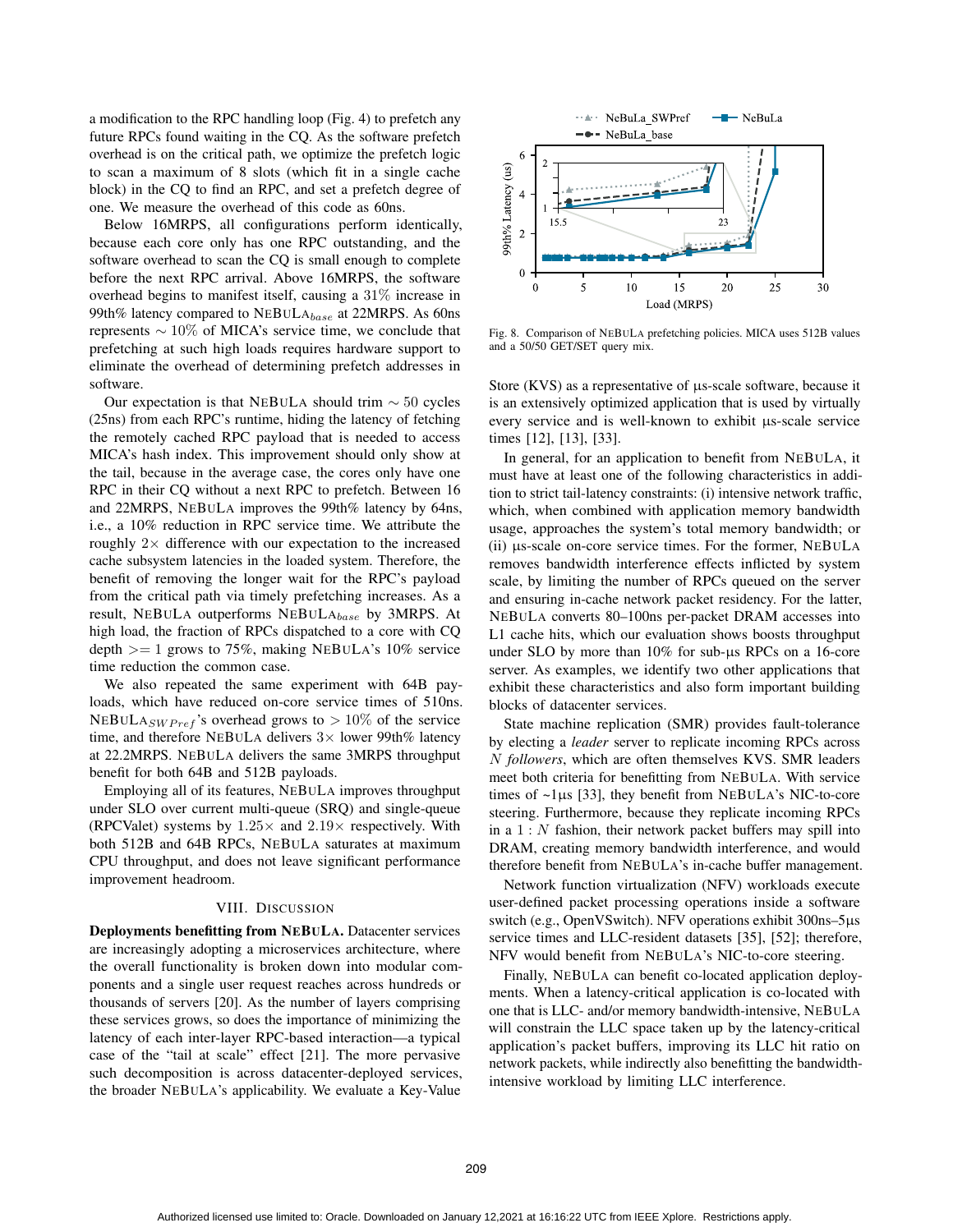Integration with datacenter networks. NEBULA requires the following features from the underlying network stack: (i) native protocol support for an RPC-oriented transport, (ii) hardware-terminated transport, and (iii) a lossless link layer. The two latter requirements are being addressed by recent works targeting datacenter-scale RDMA deployments [26], [53], while native support for RPC-oriented transports is an active research direction [14], [41]. A NEBULA-compliant protocol requires the addition of NACK messages which are sent by the receiver upon encountering deep server-side queues, and passed back to the RPC layer when they return to the sender. We argue that similar messages already exist in high-performance networking solutions (e.g., an RDMA NIC generates a local CQ entry after a remote memory write is performed).

## IX. RELATED WORK

Leaky DMA. ResQ [35] encounters the "leaky DMA" problem, which is similar to the bandwidth interference problem we study. ResQ's authors observe that when deploying co-located NFV workloads using DPDK, the LLC space required by DDIO exceeds its default limit, and memory traffic multiplies. ResQ ameliorates memory traffic by statically limiting DPDK's buffer allocation to 10% of the LLC. In contrast, our work establishes a mathematical bound on the number of required buffers, based on queuing theory. While we share the intuition that limiting outstanding buffers can reduce excessive memory traffic, NEBULA targets hardware-terminated transports and demonstrates that mere KBs of buffering space are sufficient to handle μs-scale RPCs. NEBULA also maintains inter-core load balancing, a factor beyond ResQ's scope.

The leaky DMA problem is also observed in the context of the Shenango runtime scheduler for latency-sensitive datacenter workloads [54]. Shenango foregoes zero-copy I/O to hand buffers back to the NIC as soon as possible, increasing LLC reuse by DDIO. In contrast, NEBULA maintains zero-copy I/O, because we find that all useful packet buffers can be accommodated in the LLC when operating under a tight SLO. RPCs over connected transports. HERD [55], FaSST [31] and FaRM [30] all propose optimizations in order to alleviate the scalability issues of InfiniBand's connected transports. FaSST uses solely unconnected datagram transports to reduce the number of Queue Pairs that must be cached in the NIC [31], while FaRM accepts the inherent performance loss of some connection sharing [30]. Storm [32] shows that at rack scale (i.e., up to 64 nodes), the newest generation of ConnectX-5 NICs have significantly improved in scalability, and hence designs a transaction API prioritizing RDMA operations which require connected transport. Our work targets datacenter-scale deployments and applies to any software with μs-scale RPCs.

eRPC [33] improves buffer scalability by using multi-packet receive queue descriptors introduced in Mellanox ConnectX-4 NICs. These descriptors keep NIC-resident state constant with the number of connected nodes. However, eRPC's server-side buffering state still scales with the number of connections, as it allocates memory for each pair of connected threads ([33]:§3.1). We show that although server memory is plentiful, μs-scale

RPCs require buffers to be kept to LLC-resident sizes in order to avoid memory bandwidth interference and meet tight SLOs.

Compute hardware/NIC co-design. The importance of KVS in datacenters has resulted in multiple proposals for KVSoptimized hardware [36], [56]. SABRes [57] leverages coherent on-chip NIC integration to introduce a NIC extension for atomic remote object access, alleviating software overheads in KVS using one-sided RDMA reads for low latency. Li et al. [36] study MICA's performance characteristics and propose a bespoke CPU for KVS whose parameters we adopt for our baseline. Their work also observes the primacy of in-LLC buffer management, and empirically sizes the LLC based on simulation to minimize miss rate. They do not observe the same DRAM bandwidth contention as we do, because the amount of network state in their system would not scale with the number of communicating servers due to its use of UDP [39]. Achieving similar throughput with an order of magnitude lower latency, as we attempt to do, requires hardware-terminated network stacks and brings back the challenge of scaling dedicated per-endpoint state. NEBULA therefore begins with a hardware-terminated protocol, and demonstrates that packet buffering state should be sized based on SLO rather than system scale.

Daglis et al. [40] studied the on-chip latency implications of the VIA/RDMA network programming model [58], and proposed NIC decomposition and passing messages between NIC components to avoid multi-hop coherence interactions. We have similar insights regarding the on-chip data path of RPC payloads under μs-scale SLOs, and propose a solution that uses the NIC's role in RPC dispatch to accurately prefetch payloads without cache coherence modifications.

Latency-optimized systems software. The need for low latency has led systems designers to aggressively limit queuing in the transport and RPC protocol stacks themselves [45], [59]. Kogias et al. [45] also observe that limiting server-side queuing is critical for μs-scale RPCs, and use TCP flow control to limit the number of requests per connection based on the application's SLO. NEBULA performs buffer management for hardware- rather than software-terminated protocols.

CacheDirector [60] improves RPC latency by modifying DDIO to steer the header of each network packet into the LLC tile closest to the core that will process the packet. We go further by steering the whole packet all the way into the core's L1 cache. In the past, placing network data in L1 caches has been avoided due to pollution concerns, which NEBULA addresses by steering only a single RPC at a time.

Thomas et al. [61] observe that at 100Gbps+, packet interarrival times drop below DRAM latency, and that applications performing memory accesses will inevitably backpressure the NIC and lead to dropped packets. They propose CacheBuilder, a slab allocator using existing cache partitioning technology to guarantee the application's dataset is LLC- rather than memoryresident. CacheBuilder therefore only benefits applications with LLC-resident datasets, whereas NEBULA considers SLOconstrained applications with memory-resident datasets.

NIC-to-core data steering. NEBULA employs a prefetch hint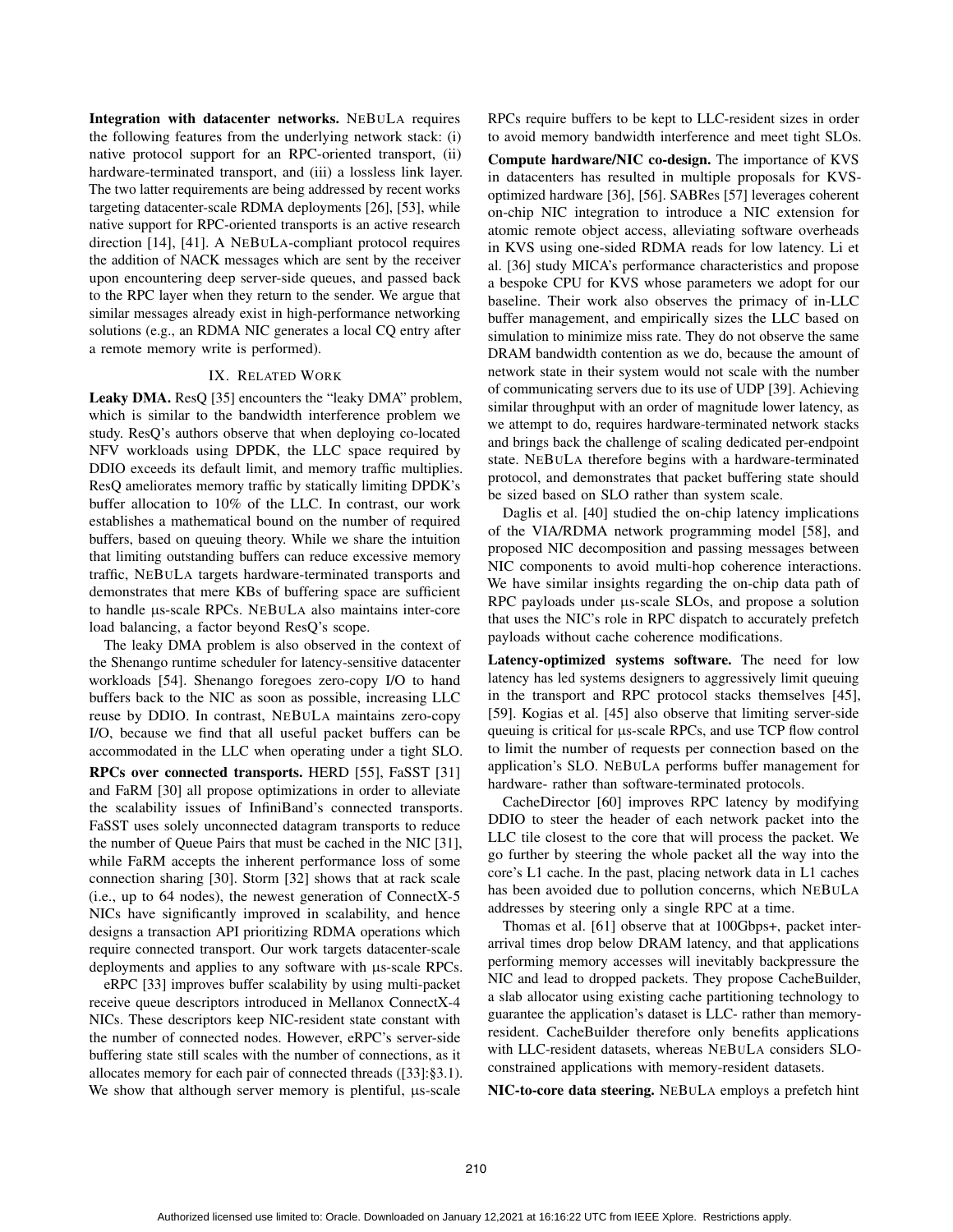mechanism to steer the payload of an incoming RPC to its target core. Payload prefetches differ from regular cache accesses that are triggered by front-side demand accesses, because they are initiated from the back-side of the cache. Our work chooses to use prefetch hints because payload prefetches are transformed into regular front-side initiated operations, keeping both the cache controllers and coherence protocol unmodified. Intel's DCA mechanism also leverages prefetch hints to load data into the LLC [62]. Other mechanisms such as direct injection (e.g., DDIO's write-allocate/update policy [19]) and Curious Caching [63] have been proposed to support back-side initiated operations. NEBULA could be trivially adapted to use these mechanisms if supported by the cache controller.

## X. CONCLUSION

In hyperscale datacenters, the combination of growing network bandwidth and μs-scale software layers is shifting performance bottlenecks to server endpoints. In particular, this work shows that the vast bandwidth of future NICs can interfere with application traffic at the server's memory controllers, due to network buffer bloat resulting from non-scalable connectionoriented buffer provisioning. However, for software with tight latency constraints, queuing theory in fact indicates that only limited server-side queuing is useful, and therefore network buffer provisioning can be shrunk to sizes trivially accommodated by the server's LLC. Following this insight, we propose NEBULA, a co-design of the network protocol and server hardware that actively keeps all network buffers LLCresident, mitigating memory bandwidth interference. NEBULA thus alleviates the bottleneck of deployment scale for latencycritical software layers, hastening the path to adoption of latency-optimized hardware-terminated network stacks.

NEBULA demonstrates that nascent RPC-oriented transport protocols serve as powerful enablers for future NIC architectures to actively cooperate with network-intensive applications in achieving their performance goals. NEBULA uses the NIC's integral role in load balancing to minimize tail latency by actively triggering prefetches in the cache hierarchy before RPCs begin processing, without requiring changes to the caches or coherence protocol. Our evaluation shows that this capability delivers performance benefits of  $1.13\times$  for a Key-Value Store application, as packets are directly placed into the L1 cache rather than the LLC. Overall, NEBULA improves the throughput under SLO of  $\mu$ s-scale RPCs by up to 2.19 $\times$ .

## ACKNOWLEDGMENTS

The authors thank the anonymous reviewers for their constructive feedback, as well as Dmitrii Ustiugov, Ed Bugnion, Marios Kogias, and Adrien Ghosn for their invaluable advice during this work. We also thank the members of the PARSA group for their unwavering support.

#### APPENDIX A

This appendix details the queuing model used in §III (Fig. 1). We model bandwidth consumption by assuming that accesses reaching memory are (a) NIC writes of incoming RPCs into receive buffers, deemed to be misses (described next), and (b) all key/value accesses to the datastore (no cache locality). To model the extra bandwidth of dirty writebacks (Fig. 1,  $(4)$ ), we double an access' memory bandwidth utilization *iff* the access is both a write and determined to be a miss.

Assuming abundant interleaving among requests from clients, we model the LLC miss ratio for the network buffers as:

$$
MR_{buf} = 1 - min\left(\frac{LLC\ capacity}{Recv.\ but.\ size}, 1\right) \tag{2}
$$

Thus, the DRAM traffic generated by the NIC writing incoming RPC payloads (Fig. 1, 1) is  $BW_{NIC} \times MR_{buf}$ , where  $BW_{NIC}$  is the incoming network bandwidth. Eqn 2 optimistically assumes that the NIC can use the entire LLC, whereas Intel servers place a default (but configurable) limit at 10% of the LLC size [19].

We use a service time  $S = t_{fixed} + (N_{acc} \times AMAT)$ , where  $t_{fixed}$  is the CPU processing time for the RPC,  $N_{acc}$  is the number of serialized memory accesses per RPC and AMAT is the average memory access time, which under zero load is 45ns, but is affected by queuing conditions. We measured the zero-load service time to be 630ns in our experimental setup (see §VI) and set  $N_{acc} = 2$  because MICA first synchronously accesses its hash index, and then moves multiple cache blocks in/out of the data store in parallel due to the MLP of an out-oforder core. Thus,  $t_{fixed} = 540$ ns and each request's resulting service time is solely affected by  $AMAT$ , which changes as a function of system load.

#### **REFERENCES**

- [1] Y. Gan *et al.*, "An Open-Source Benchmark Suite for Microservices and Their Hardware-Software Implications for Cloud & Edge Systems." in *Proc. 24th Int. Conf. Architectural Support for Prog. Languages and Operating Sys. (ASPLOS-XXIV)*, 2019, pp. 3–18.
- [2] G. Kakivaya *et al.*, "Service fabric: a distributed platform for building microservices in the cloud." in *Proc. 2018 EuroSys Conf.*, 2018, pp. 33:1–33:15.
- [3] A. Sriraman and T. F. Wenisch, "μTune: Auto-Tuned Threading for OLDI Microservices." in *Proc. 13th Symp. Operating Sys. Design and Implementation (OSDI)*, 2018, pp. 177–194.
- [4] A. G. Greenberg *et al.*, "VL2: a scalable and flexible data center network." in *Proc. ACM SIGCOMM 2009 Conf.*, 2009, pp. 51–62.
- [5] A. Singh *et al.*, "Jupiter Rising: A Decade of Clos Topologies and Centralized Control in Google's Datacenter Network." in *Proc. ACM SIGCOMM 2015 Conf.*, 2015, pp. 183–197.
- [6] M. Handley *et al.*, "Re-architecting datacenter networks and stacks for low latency and high performance." in *Proc. ACM SIGCOMM 2017 Conf.*, 2017, pp. 29–42.
- [7] Ethernet Alliance. (2020) The Ethernet Alliance 2020 Roadmap. [Online]. Available: https://ethernetalliance.org/technology/2020-roadmap/
- [8] InfiniBand Trade Association. (2019) InfiniBand Roadmap. [Online]. Available: https://www.infinibandta.org/infiniband-roadmap/
- [9] L. A. Barroso, M. Marty, D. A. Patterson, and P. Ranganathan, "Attack of the killer microseconds." *Commun. ACM*, vol. 60, no. 4, pp. 48–54, 2017.
- [10] S. M. Rumble, D. Ongaro, R. Stutsman, M. Rosenblum, and J. K. Ousterhout, "It's Time for Low Latency." in *Proc. 13th Workshop Hot Topics in Operating Sys. (HotOS-XIII)*, 2011.
- [11] K. Kaffes *et al.*, "Shinjuku: Preemptive Scheduling for μsecond-scale Tail Latency." in *Proc. 16th Symp. Networked Sys. Design and Implementation (NSDI)*, 2019, pp. 345–360.
- [12] G. Prekas, M. Kogias, and E. Bugnion, "ZygOS: Achieving Low Tail Latency for Microsecond-scale Networked Tasks." in *Proc. 26th ACM Symp. Operating Sys. Princ. (SOSP)*, 2017, pp. 325–341.